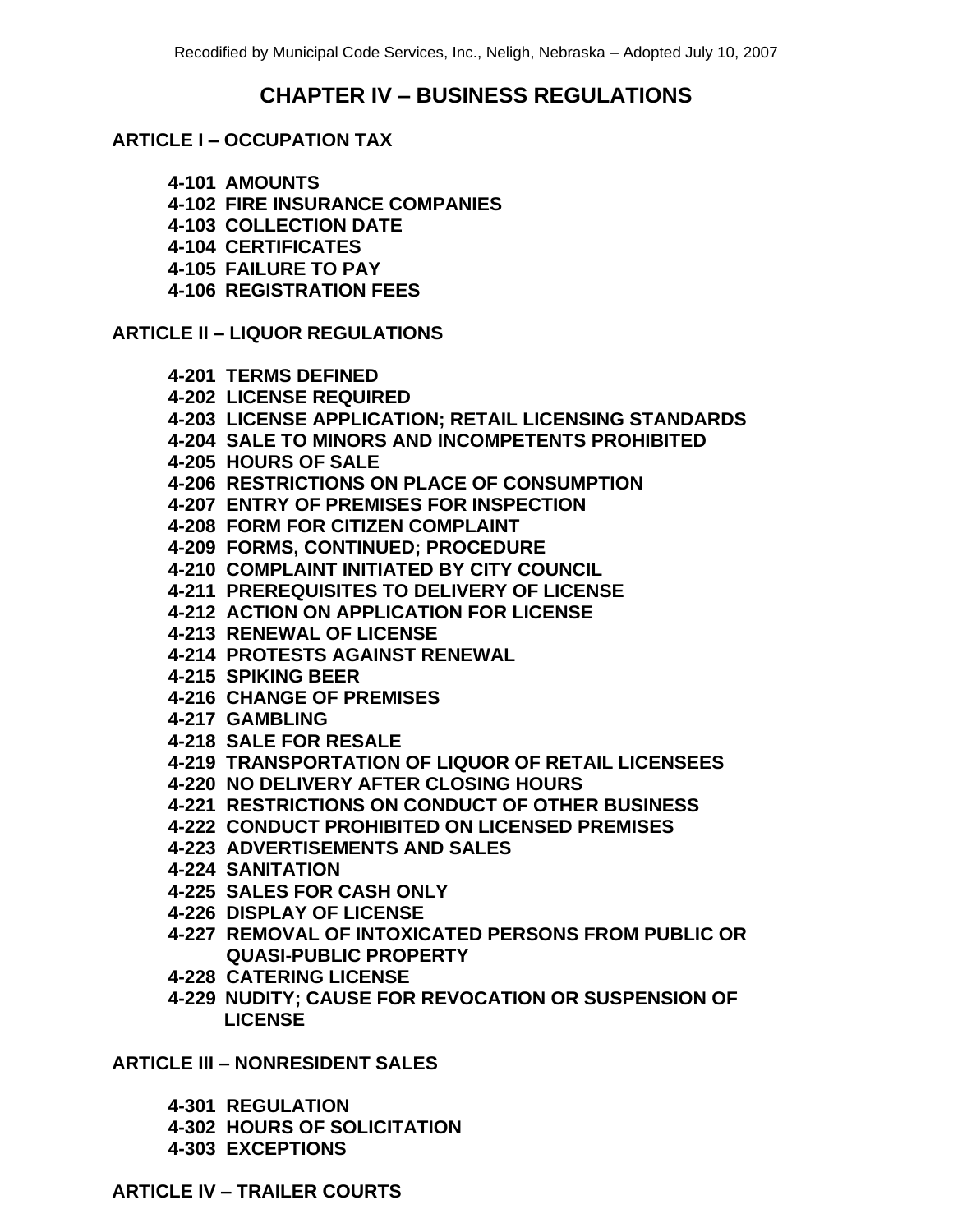- **4-401 TERMS DEFINED**
- **4-402 PERMIT REQUIRED**
- **4-403 MAINTENANCE**
- **4-404 INSPECTIONS**
- **4-405 LIABILITY OF OWNER**
- **4-406 MANAGEMENT**
- **4-407 REVOCATION OF PERMIT**
- **4-408 PROHIBITED LOCATION**
- **4-409 PROHIBITED PARKING**
- **4-410 REGULATIONS**
- **4-411 ALTERATIONS AND ADDITIONS**
- **4-412 WATER SUPPLY**
- **4-413 APPLICABILITY OF PLUMBING, ELECTRICAL AND BUILDING CODES**
- **4-414 TEMPORARY STORAGE**
- **4-415 CERTIFICATE OF OCCUPANCY**

**ARTICLE VI – SALVAGE YARDS**

- **4-501 DEFINITIONS**
- **4-502 SALVAGE YARD OR SCRAP PROCESSING OPERATOR; LICENSE REQUIRED**
- **4-503 APPLICATION; CONTRACT**
- **4-504 INVESTIGATION**
- **4-505 LICENSE FEE**
- **4-506 PERIOD OF LICENSE; RENEWAL PROCEDURE**
- **4-507 LICENSE NOT TRANSFERABLE**
- **4-508 GENERAL OPERATING REQUIREMENTS**
- **4-509 NUISANCE**
- **4-510 PENALTIES**
- **4-511 ANNUAL INSPECTION**
- **4-512 REVOCATION AND SUSPENSION**
- **4-513 HEARING ON GRANTING, DENIAL, RENEWAL OR REVOCATION OF LICENSE**
- **4-514 EXCLUSIONS AND EXEMPTIONS; FENCES FOR EXEMPTED PROPERTY**
- **4-515 ZONING ORDINANCES**

**ARTICLE VI – RAILROADS**

- **4-601 OBSTRUCTIONS**
- **4-602 OBSTRUCTING VIEW AT CROSSINGS PROHIBITED**
- **4-603 LIABILITY**

**ARTICLE VII – SELF-SERVE MOTOR FUEL DISPENSING**

- **4-701 DEFINITION**
- **4-702 NFPA STANDARDS ADOPTED**
- **4-703 APPROVED SELF-SERVICE DISPENSERS**
- **4-704 APPROVED SELF-SERVICE NOZZLES**
- **4-705 ATTENDANT REQUIRED; RESPONSIBILITIES**
- **4-706 ATTENDANT; SUPERVISION AND CONTROL**
- **4-707 EMERGENCY CONTROLS**
- **4-708 OPERATION INSTRUCTIONS; POSTING**
- **4-709 VISIBLE DISPENSING REQUIRED**
- **4-710 WARNING SIGN**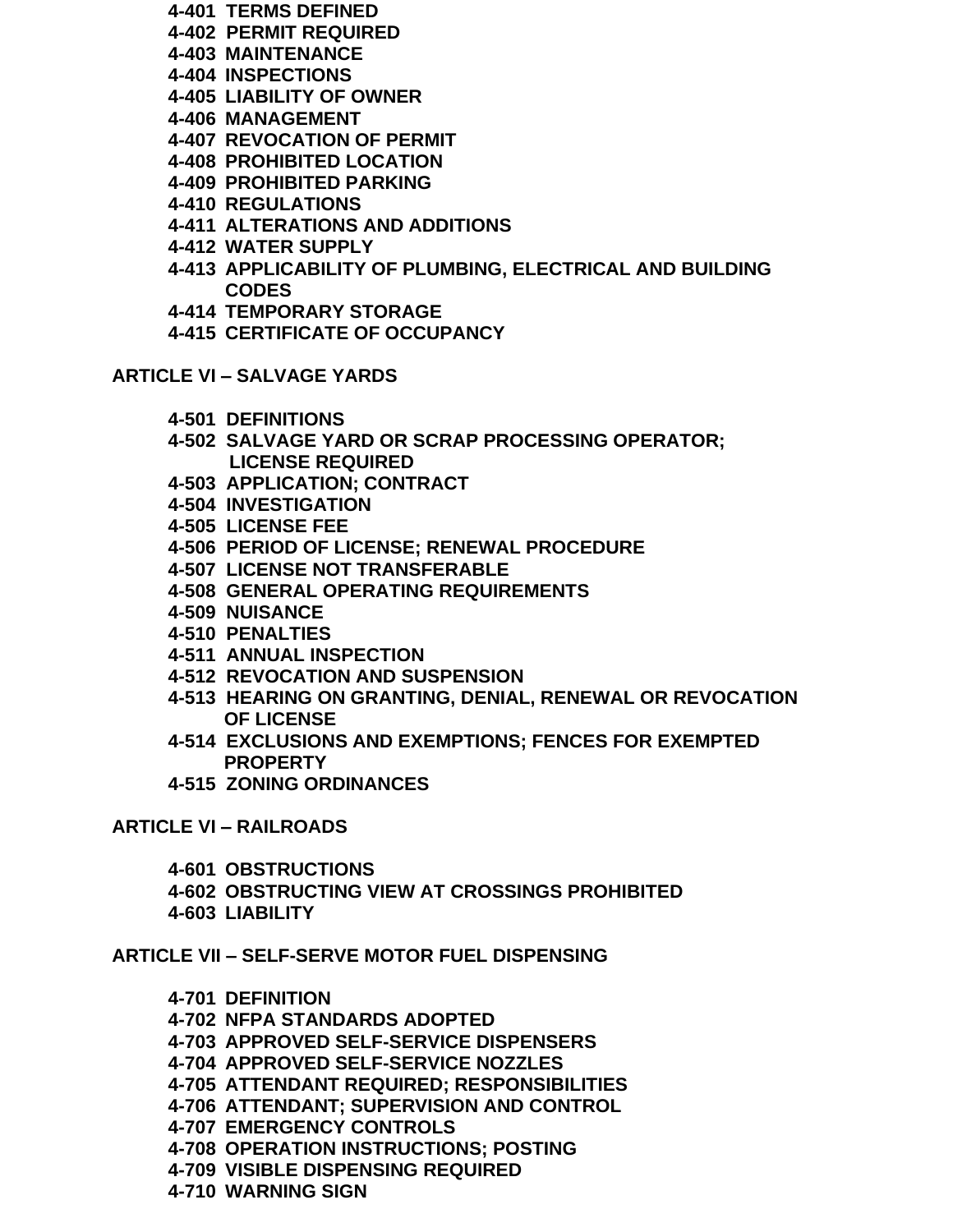**ARTICLE VIII – FACTORY-BUILT HOUSING**

- **4-801 PURPOSE**
- **4-802 SCOPE**
- **4-803 DEFINITIONS**
- **4-804 MATERIALS AND METHODS OF CONSTRUCTION**
- **4-805 TESTS OF ASSEMBLIES**
- **4-806 CONNECTIONS**
- **4-807 ALLOWANCES FOR NON-INCORPORATED PIPES, CONDUITS AND ELECTRICAL WIRING**
- **4-808 PERMITS, FEES AND APPROVAL OF PLANS**
- **4-809 CERTIFICATE OF INSPECTION**
- **4-810 FIELD ERECTION**
- **4-811 APPEAL PROCEDURE**

**ARTICLE IX – GAMES OF CHANCE AND/OR LOTTERIES**

**4-901 DEFINITIONS 4-902 OCCUPATION TAX 4-903 PROHIBITION; LICENSE REQUIRED 4-904 LICENSE APPLICATION 4-905 LICENSE FEE 4-906 DISPLAY OF LICENSE 4-907 EXEMPTION 4-908 LOTTERY SALES OUTLET LOCATIONS**

**ARTICLE X – MOBILE FOOD VENDORS**

- **4-1001 DEFINITIONS**
- **4-1002 LAWFUL OPERATION**
- **4-1003 APPLICATION FOR LICENSE**
- **4-1004 REGULATIONS**
- **4-1005 LICENSE RENEWAL**
- **4-1006 LICENSE REVOCATION OR SUSPENSION**

**ARTICLE XI – PENAL PROVISION**

**4-1101 VIOLATION; PENALTY**

# **CHAPTER IV – BUSINESS REGULATIONS**

# **ARTICLE I – OCCUPATION TAX**

# **SECTION 4-101: AMOUNTS**

A. For the purpose of raising revenue, occupation taxes are hereby levied on the following businesses:

*Retail liquor license holders:*

- 1. Class A: Beer only except for craft breweries, for consumption on the premises, the sum of \$200.00 per annum.
- 2. Class B: Beer only except for craft breweries, for consumption off the premises, sales in the original packages only, the sum of \$200.00 per annum.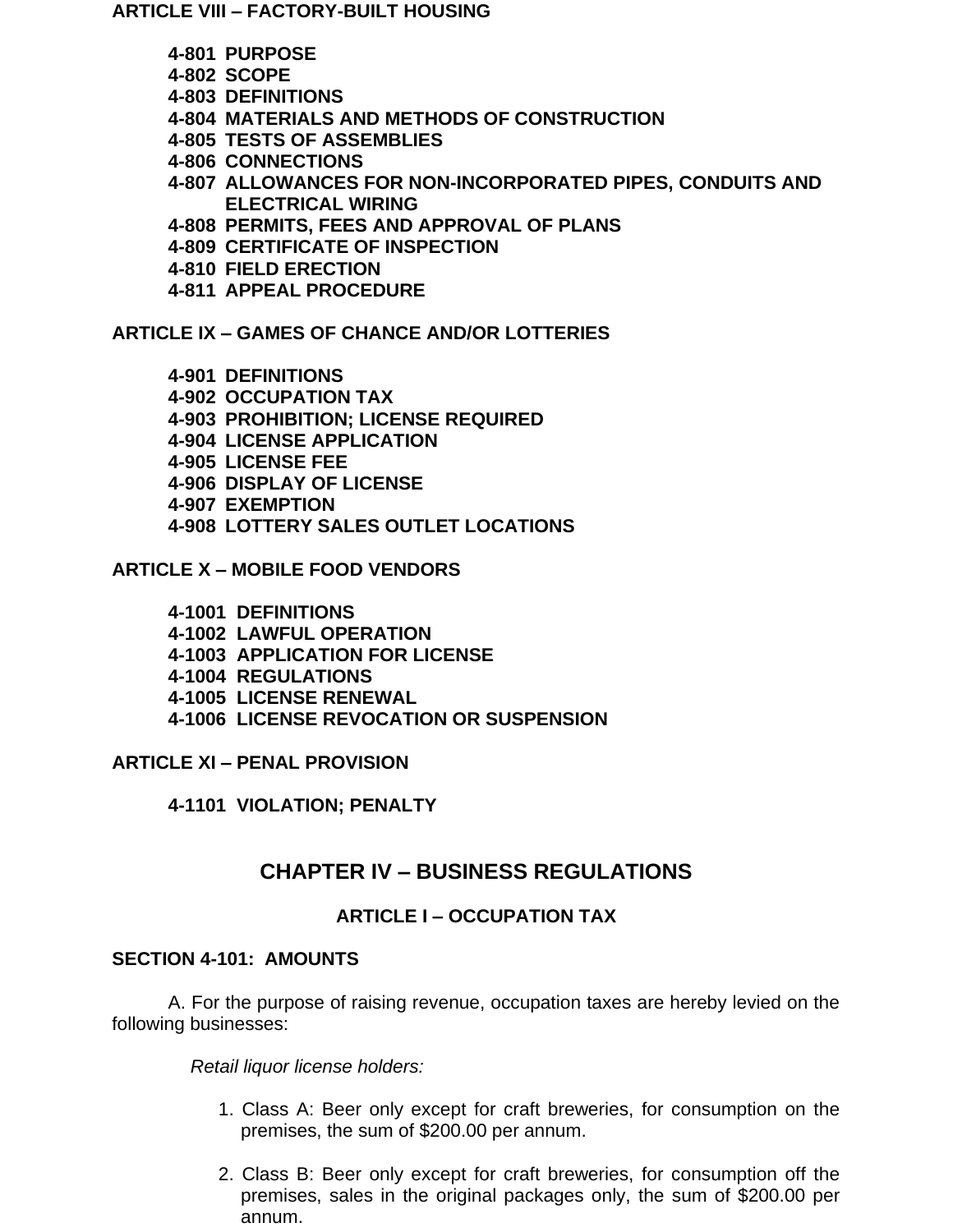- 3. Class C: Alcoholic liquor (beer, wine and distilled spirits) for consumption on the premises and off the premises, sales in original packages only, the sum of \$600.00 per annum.
- 4. Class D: Alcoholic liquor (beer, wine and distilled spirits) for consumption off the premises, sales in the original packages, the sum of \$400.00 per annum.
- 5. Class I: Alcoholic liquor (beer, wine and distilled spirits) for consumption on the premises, the sum of \$500.00 per annum.

#### *Nonresident sales:*

- 1. Per day, the sum of \$25.00.
- 2. For a period of 12 consecutive months from the date of issuance of the license, the sum of \$250.00.

#### *Games of chance and lotteries:*

- 1. For each person engaging in the occupation of conducting games of chance and lottery activities within the City, 5% of the gross receipts received by said person in each calendar year.
- 2. For engaging in the occupation of distributing gambling devices within the City, 5% of the gross receipts received by a distributor in each quarter of a calendar year.

B. For all new licenses issued effective May 1, 2005, license fees will be pro-rated. When there is a purchase of an existing licensed business and a new license for the same class is issued, or upon the issuance of a new license for a location which has not been previously licensed, the license fee and occupation taxes shall be pro-rated on a quarterly basis as of the date of issuance.

(Ref. Neb. Rev. Stat. §17-525)

### **SECTION 4-102: FIRE INSURANCE COMPANIES**

For the use, support, and maintenance of the city Fire Department, all revenue realized from the occupation tax on fire insurance companies shall be appropriated to the Fire Department Fund. (Ref. Neb. Rev. Stat. §35-106)

### **SECTION 4-103: COLLECTION DATE**

All occupation taxes shall be due and payable to the city clerk on May 1 each year, except in the event that the said tax is levied daily. Upon the payment thereof by any person, he/she shall be given a receipt, properly dated and specifying the person paying the said tax and the amount paid; provided, occupation taxes collected from Class C liquor licensees shall be due and payable on November 1. The revenue collected shall then be immediately deposited into the General Fund by the city treasurer. All forms and receipts herein mentioned shall be issued in duplicate and one copy shall then be kept by each party in the transaction. (Ref. Neb. Rev. Stat. §17-525)

### **SECTION 4-104: CERTIFICATES**

The receipt issued after the payment of any occupation tax shall be the occupation tax certificate. The said certificate shall specify the amount of the tax and the name of the person and business that paid the said tax. The occupation tax certificate shall then be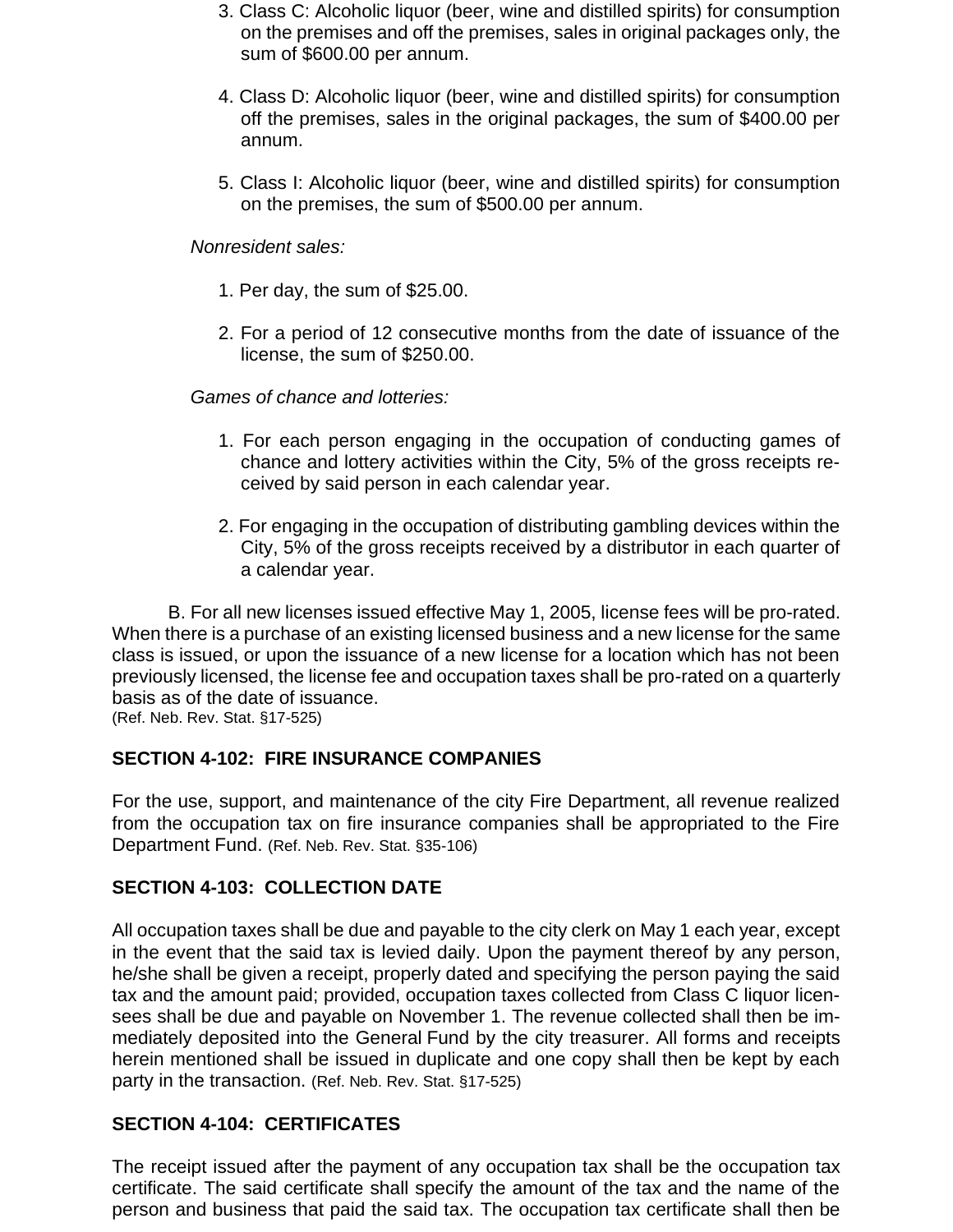displayed in a prominent place or carried in such a way as to be easily accessible while business is being conducted. (Ref. Neb. Rev. Stat. §17-525)

# **SECTION 4-105: FAILURE TO PAY**

If any person, company or corporation fails or neglects to pay the occupation taxes as provided herein on the day they become due and payable, the City shall then proceed by civil suit to collect the amount due. All delinquent taxes shall bear interest at the rate of 1% percent per month until paid. (Ref. Neb. Rev. Stat. §17-525)

# **SECTION 4-106: REGISTRATION FEES**

The annual fees for registration of certain contractors and workmen are as follows:

| <b>Electrical Contractor</b>         | \$25.00 |
|--------------------------------------|---------|
| <b>Electrical Journeyman</b>         | 10.00   |
| <b>Electrical Apprentice</b>         | 5.00    |
| <b>Fire Alarm Installer</b>          | 10.00   |
| <b>Mechanical Contractor</b>         | 25.00   |
| Mechanical Journeyman                | 10.00   |
| <b>Master Plumber</b>                | 25.00   |
| Journeyman Plumber                   | 10.00   |
| <b>Apprentice Plumber</b>            | 5.00    |
| <b>Water Service and Drain Layer</b> | 25.00   |
| Lawn Sprinkler Installer             | 25.00   |
| <b>General Contractor</b>            | 25.00   |

# **ARTICLE II – LIQUOR REGULATIONS**

# **SECTION 4-201: TERMS DEFINED**

Unless the context otherwise requires, the words and phrases defined in Neb. Rev. Stat. §53-103, or as hereafter amended or revised, shall be adopted for the purpose of construing this article; and said words and phrases are hereby incorporated by reference the same as though copied at full length herein.

# **SECTION 4-202: LICENSE REQUIRED**

No persons shall manufacture for sale, sell, keep for sale, barter, or exchange under any pretext any alcoholic liquor within this city unless said person shall have in full force and effect a license therefor as provided by the Nebraska Liquor Control Act as amended. A violation of this section shall constitute a misdemeanor; any persons convicted of such shall be fined in any sum not to exceed that permitted by Nebraska law and assessed the court costs of prosecution. (Ref. Neb. Rev. Stat. §53-168.06)

# **SECTION 4-203: LICENSE APPLICATION; RETAIL LICENSING STANDARDS**

The City Council adopts the following licensing standards and criteria for consideration by the Liquor Control Commission of any applicant for a retail alcoholic liquor license, for the upgrading of a license to sell alcoholic liquor, or for the expansion or change in location of the premises, in accordance with the Nebraska Liquor Control Act, Neb. Rev. Stat. §53-132 (3)(a) and Section 7 of LB 911, 89th Legislature, Second Session, 1986:

- 1. The adequacy of existing law enforcement resources and services in the area.
- 2. Existing motor vehicle and pedestrian traffic flow in the vicinity of the proposed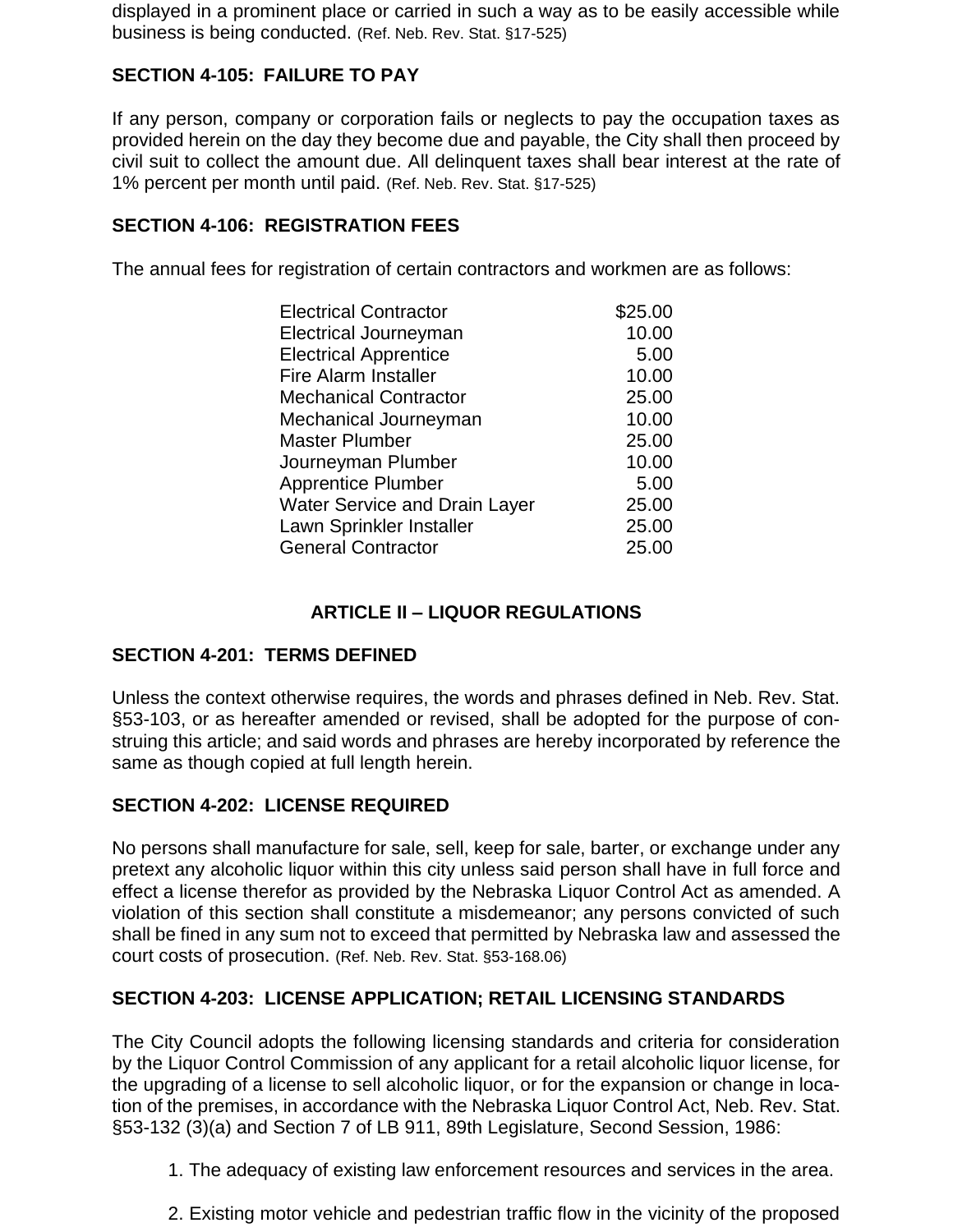licensed premises, potential traffic and parking problems, and the proximity and availability of on- street and off-street parking.

3. Zoning restrictions.

4. Sanitation or sanitary conditions on or about the proposed licensed premises.

5. The existing population and projected growth, both city-wide and within the area to be served.

6. Existing liquor licenses, the class of such licenses and the distance and time of travel to such licenses.

7. The nature and needs of the neighborhood or community where the proposed premises is located as well as its projected growth.

8. Whether the type of business or activity proposed to be operated in conjunction with the proposed license is and will be consistent with the public interest. (Ref. Neb. Rev. Stat. §53-134)

### **SECTION 4-204: SALE TO MINORS AND INCOMPETENTS PROHIBITED**

1. No persons in this city shall sell, give away, dispose of, exchange or deliver or permit the sale, gift or procuring of any alcoholic liquors to or for any person who is physically or mentally incapacitated by the consumption of such liquors.

2. No minor shall have alcoholic liquor in his/her possession in any tavern, public place, street or alley in this city or inside a vehicle while upon any street, alley or public place in this city.

3. No minor shall obtain or attempt to obtain alcoholic liquor, by misrepresentation of age or any other method, in any tavern or other public place where liquor is sold in this city.

(Ref. Neb. Rev. Stat. §53-180)

# **SECTION 4-205: HOURS OF SALE**

1. For the purposes of this section, (A) "on sale" shall be defined as alcoholic beverages sold by the drink for consumption on the premises of the licensed establishment; (B) "off sale" shall be defined as alcoholic beverages sold at retail in the original container for consumption off the premises of the licensed establishment.

2. It shall be unlawful for any licensed person or his/her agents to sell any alcoholic beverages within the City except during the hours provided herein:

| <b>Alcoholic Liquors</b><br>(Including Beer and Wine) |                        |  |  |  |
|-------------------------------------------------------|------------------------|--|--|--|
| Daily                                                 |                        |  |  |  |
| On and Off Sale                                       | 6:00 A.M. to 2:00 A.M. |  |  |  |

3. No person(s) shall consume any alcoholic beverages on licensed premises for a period of time longer than 15 minutes after the time fixed herein for stopping the sale of alcoholic beverages on said premises.

4. Nothing in this section shall be construed to prohibit licensed premises from being open for other business on days and hours during which the sale or dispensing of alcoholic beverages is prohibited by this section.

(Ref. Neb. Rev. Stat. §53-179) (Am. Ord. No. 774, 4/12/22)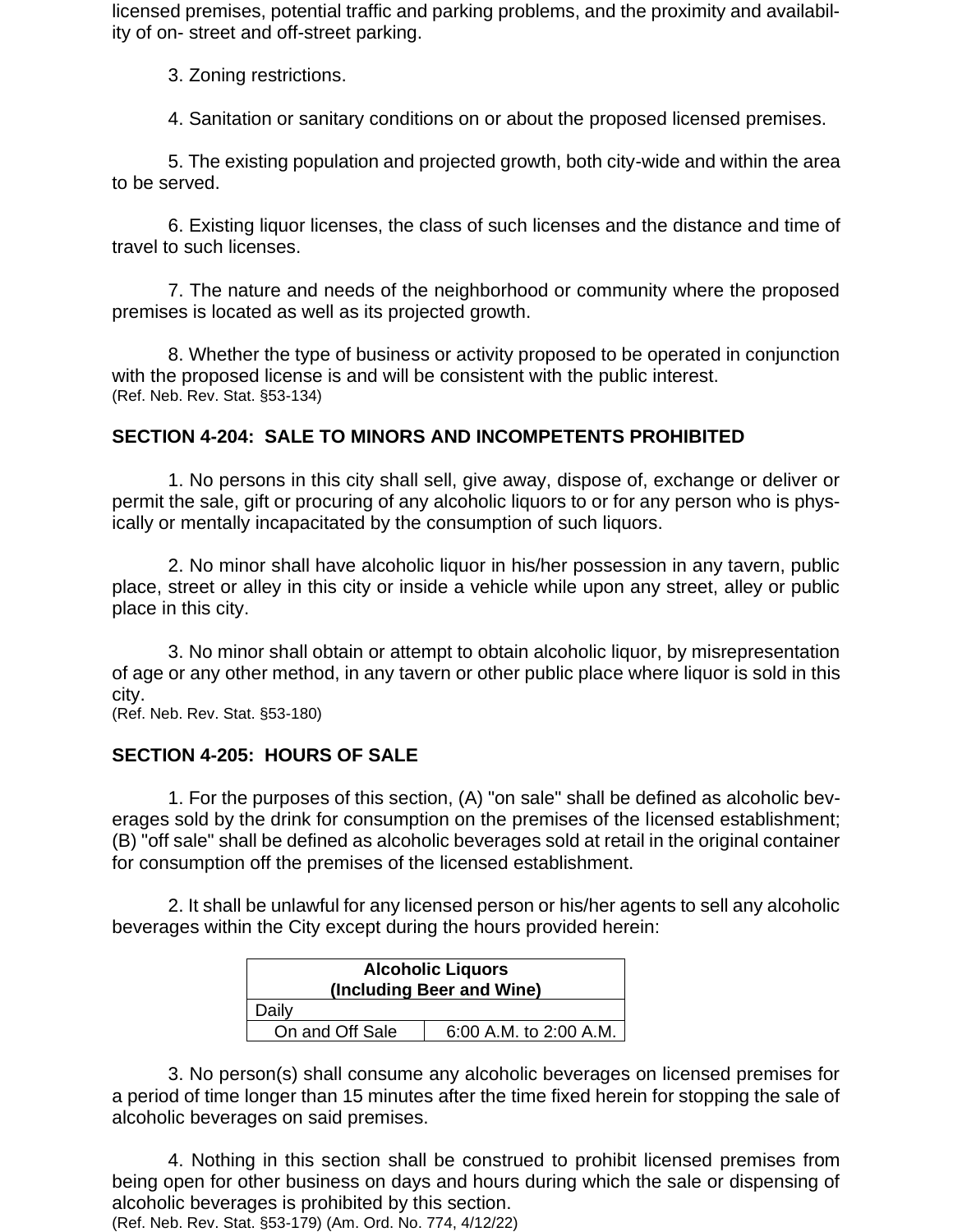#### **SECTION 4-206: RESTRICTIONS ON PLACE OF CONSUMPTION**

No person shall drink or consume alcoholic liquors on any street or alley, inside any vehicle on any street or alley or in any place open to the general public, other than a premises having an on-sale liquor license. (Ref. Neb. Rev. Stat. §53-186, 53-186.01)

### **SECTION 4-207: ENTRY OF PREMISES FOR INSPECTION**

The mayor, any member of the City Council, the chief of police, any police officer or the city attorney shall have the right to enter any licensed premises at any time for the purpose of determining whether or not the licensee is violating any provision of the Nebraska Liquor Control Act or of this article, and for that purpose to examine and inspect said premises.

### **SECTION 4-208: FORM FOR CITIZEN COMPLAINT**

The following form is hereby prescribed for the use of residents of this city desiring to complain to the mayor and the City Council that any licensee is violating any provision of the Nebraska Liquor Control Act, regulations prescribed by the Nebraska Liquor Control Commission or any provision of this ordinance.

To the mayor and City Council of the City of Valley, Nebraska.

The undersigned respectfully state:

1. That they are each residents of the City of Valley, Nebraska.

2. That they believe that \_\_\_\_\_\_\_\_\_\_\_\_\_, the holder of a Class \_\_\_ license in the aforesaid city, has violated Section \_\_\_\_\_\_\_\_\_\_\_ of (check one or more)

**Letter School** the Nebraska Liquor Control Act.

**\_\_\_\_\_** the regulations prescribed by the Nebraska Liquor Control Commission.

\_\_\_\_\_\_\_\_\_\_\_\_\_\_\_\_\_\_\_\_\_\_\_\_\_\_\_\_\_\_\_\_\_\_\_\_\_\_\_\_\_\_\_\_\_\_\_\_\_\_\_\_\_\_\_\_\_\_\_\_\_

\_\_\_\_\_ the Municipal Code of the City of Valley, Nebraska.

3. That the aforesaid belief is based on the following facts, to-wit:

| (Name)                                              |     | (Name)                                         |  |     |
|-----------------------------------------------------|-----|------------------------------------------------|--|-----|
| (Name)                                              |     | (Name)                                         |  |     |
|                                                     |     | (Name)                                         |  |     |
| <b>STATE OF NEBRASKA</b>                            |     |                                                |  |     |
| COUNTY OF DOUGLAS                                   | SS. |                                                |  |     |
| Subscribed in my presence and sworn to before me by |     |                                                |  |     |
|                                                     |     | , this $\frac{1}{2}$ day of $\frac{1}{2}$ , 20 |  | and |

Notary Public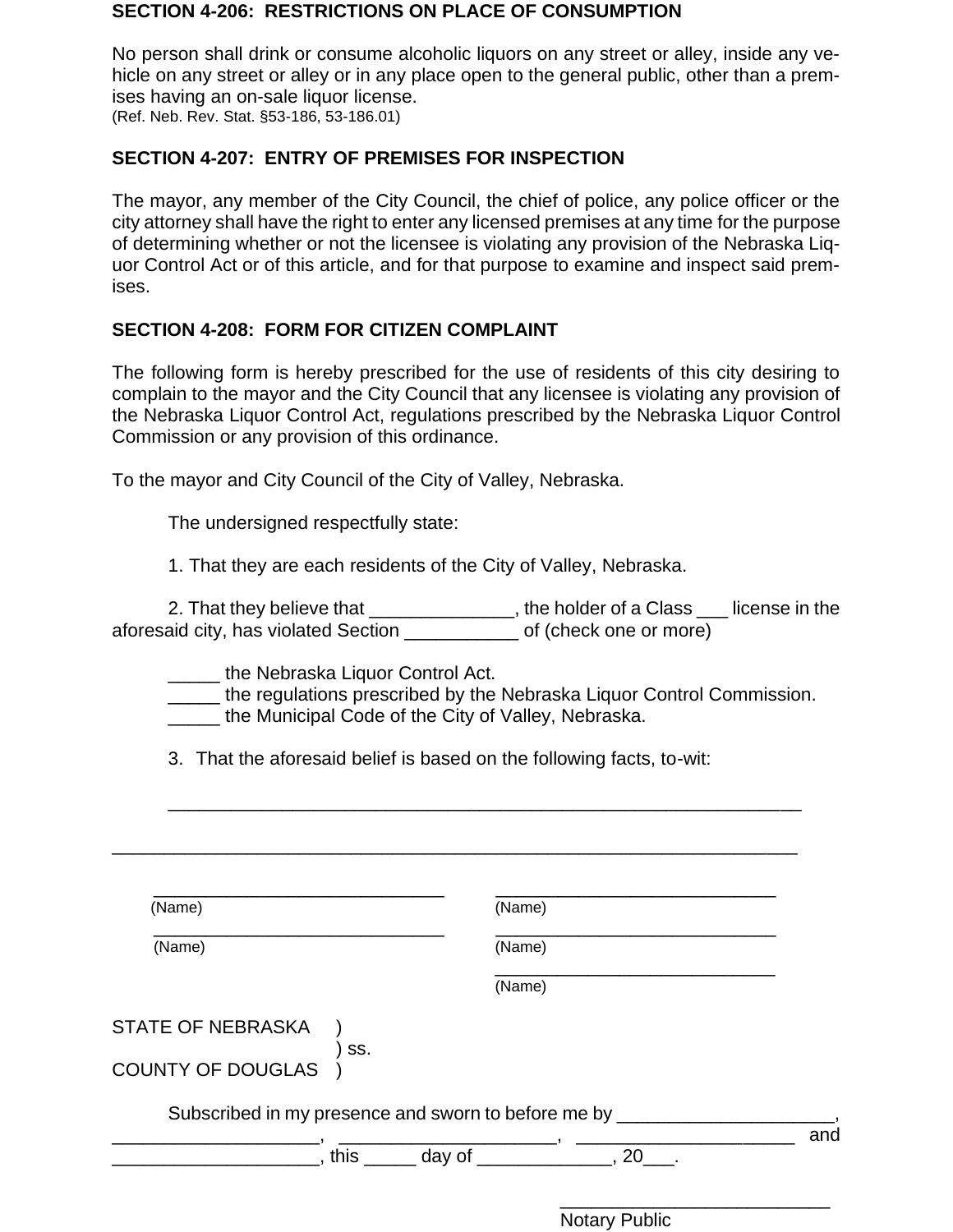# **SECTION 4-209: FORMS, CONTINUED; PROCEDURE**

1. The city clerk shall supply the forms prescribed herein and shall, on request, supply one to any resident of this city desirous of initiating a complaint. Any complaint duly executed on the aforesaid form by five residents of this city and filed with the city clerk shall be presented by the clerk to the mayor and City Council at their next meeting. If the mayor and the City Council are satisfied that the complaint substantially charges a violation and there is a reasonable cause for such belief based upon the facts alleged, they shall, by resolution, set the matter for hearing within ten days from the filing of the complaint.

2. Said resolution shall state the time and place of said hearing and shall direct the city police chief to serve the same on the licensee by delivering to him/her personally a true and certified copy thereof at least 72 hours prior to the time of hearing. Said resolution shall also state the section or sections of the Nebraska Liquor Control Act, the regulations prescribed by the Nebraska Liquor Control Commission or this code alleged to have been violated and the facts on which said allegations are based as stated in the complaint. Present at said hearing shall be the city attorney and the licensee, who may be represented by counsel employed by him/her. The complainants shall be present and may be represented by counsel employed by them. The mayor and the City Council shall, within 30 days from the date the complaint is filed, by resolution, dispose of the complaint. Such resolution shall be deemed the final order for purposes of appeal to the Nebraska Liquor Control Commission.

(Ref. Neb. Rev. Stat. §53-134.04)

### **SECTION 4-210: COMPLAINT INITIATED BY CITY COUNCIL**

The mayor and City Council may, on their own motion, by resolution, fix the time and place for a hearing on whether or not a licensee has violated any section of the Nebraska Liquor Control Act, the regulations of the Nebraska Liquor Control Commission or this code. Such resolution shall state the section(s) in question and shall be served in the same manner and within the same time as the initial resolution mentioned in Section 4- 209 of this code. Insofar as possible the procedure shall be the same as is provided in that section.

### **SECTION 4-211: PREREQUISITES TO DELIVERY OF LICENSE**

Any retail license issued or renewed by the Nebraska Liquor Control Commission for a licensee within this city shall be delivered to said licensee by the city clerk, but any such license shall not be delivered to a licensee who does not exhibit receipts showing payment of the occupation tax levied under Section 4-208 of this code, payment of the license fee, payment of the publication fee for giving notice of the hearing before the City Council on any application for license and, if a renewal, payment of the publication fee of the automatic renewal notice provided for in this code.

### **SECTION 4-212: ACTION ON APPLICATION FOR LICENSE**

1. Upon receipt from the Nebraska Liquor Control Commission of the notice andcopy of the application provided for in Neb. Rev. Stat. §53-131, the city clerk shall present it at the next meeting of the mayor and the City Council, who shall, by resolution, fix a time and place at which a hearing will be had and evidence taken under oath from any person desiring to be heard on the propriety of the issuance of the license in question.

2. Notice of the time and place of such hearing shall be published in a legal news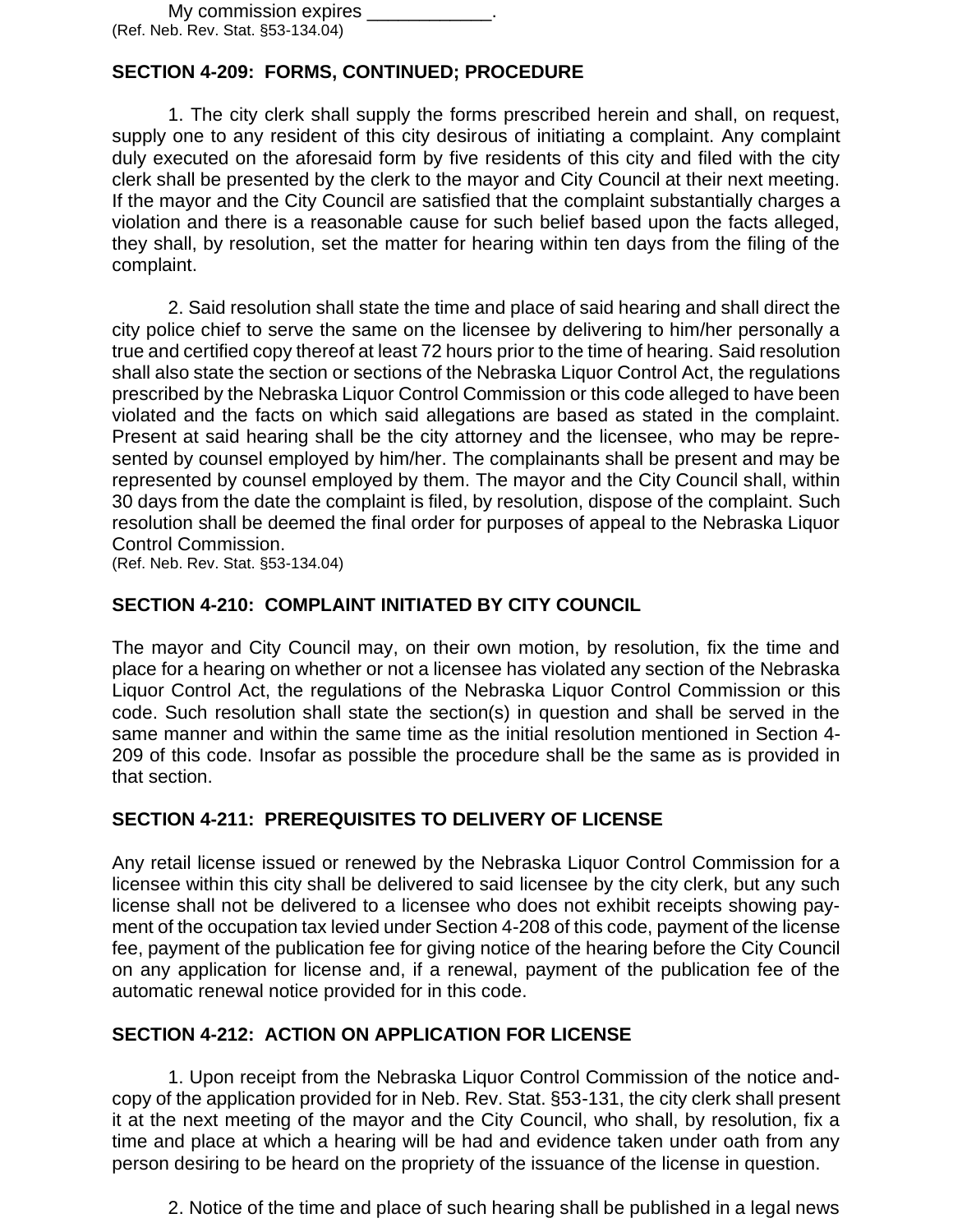paper in this city one time, not less than three nor more than seven days before the time of hearing. The hearing shall be held not more than 21 days after the date of receipt of the notice and copy of the application by the city clerk. After said hearing, the mayor and City Council shall, by resolution, spread at large in the minute record of their proceedings, recommend either the issuance or the refusal of said license. The city clerk shall thereupon mail to the Nebraska Liquor Control Commission by first class mail, postage prepaid, a copy of the resolution, which shall state the cost of the published notice. (Ref. Neb. Rev. Stat. §53-131, 53-132, 53-134)

### **SECTION 4-213: RENEWAL OF LICENSE**

1. The city clerk shall cause to be published in a legal newspaper in this city, one time between January 10th and January 30th of each year, individual notice of the right of automatic renewal of each retail liquor and beer license for which provisions are made in Neb. Rev. Stat. §53-124(5), R.R.S. Neb. 1943 in the following form:

### *NOTICE OF RENEWAL OF RETAIL LIQUOR LICENSE*

 Notice is hereby given that pursuant to Section 53-135.01, the liquor license may be automatically renewed for one year from May 1, 20\_\_\_\_, for the following retail liquor licensee, to-wit:

> (Name of Licensee) (Address of licensed premises)

 Notice is hereby given that a written protest to the issuance of automatic renewal of license may be filed by any resident of the City of Valley on or before February 10, 20\_\_\_, in the office of the city clerk; that in the event protests are filed by three or more such persons, hearing will be had to determine whether continuation of said license should be allowed.

### (NAME) (City Clerk)

2. The city clerk shall file or cause to be filed with the Nebraska Liquor Control Commission proof of publication of said notices on or before February 6th of each year.

### **SECTION 4-214: PROTESTS AGAINST RENEWAL**

In the event written protests are filed with the city clerk by three or more residents of this city against the automatic renewal of a license, the city clerk shall present the same to the mayor and City Council at their next meeting and they shall thereupon, by resolution, direct the licensee to submit an application in the same manner as he/she would be required to do for an original license. The city police chief shall forthwith serve said resolution on said licensee by delivering to him/her personally a true and certified copy thereof. Upon receipt by the city clerk from the Nebraska Liquor Control Commission of the notice and copy of application, the same procedure shall be followed as is provided for in the case of an application for an original license.

### **SECTION 4-215: SPIKING BEER**

It shall be unlawful for any person(s) who own, manage or lease any premises in which the sale of alcoholic beverages is licensed to serve or offer for sale any beer to which any alcohol has been added or permit any person to add alcohol to any beer on the licensed premises of such licensee. (Ref. Neb. Rev. Stat. §53-174)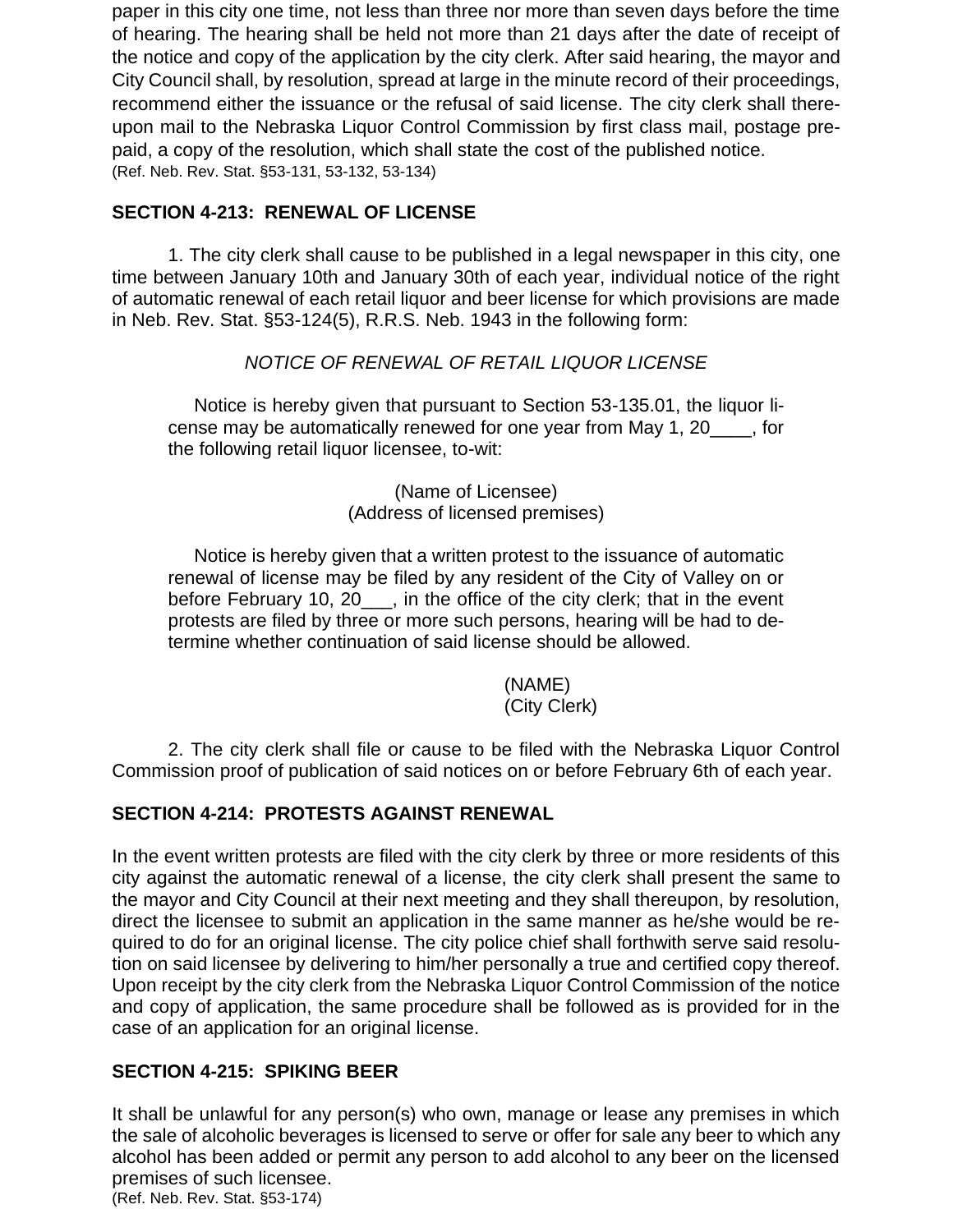#### **SECTION 4-216: CHANGE OF PREMISES**

Any retailer licensee desiring to transfer his/her license from one premises to another shall file a written request for permission to do so with the city clerk and shall also file with said clerk a sworn statement showing that the premises to which removal is to be made complies in all respects with the requirements of the Nebraska Liquor Control Act as amended. The city clerk shall present said application and statement to the next meeting of the mayor and City Council, who shall, by resolution, approve or disapprove the transfer. If they approve the transfer, such approval shall be endorsed on the license by the mayor and attested by the city clerk.

### **SECTION 4-217: GAMBLING**

Unless sanctioned by Nebraska law, no licensee in this city holding a license covering any premises open to the public for the sale of intoxicating liquor or beer shall directly or indirectly permit gambling on or in the licensed premises; nor shall he/she permit the operation or possession of any payoff gambling device, slot machine or punchboard, mechanical or otherwise, whether payoff is in cash or merchandise, in, on or about the licensed premises.

# **SECTION 4-218: SALE FOR RESALE**

No retail licensee in this city shall engage, directly or indirectly, in any transaction including or conspiring as to the resale of any liquors owned by him/her as a licensee, nor shall such licensee so permit the sale or delivery of any such liquors in such quantities as would place a reasonable-minded person on notice that such liquor might be intended for resale.

# **SECTION 4-219: TRANSPORTATION OF LIQUOR OF RETAIL LICENSEES**

No retail licensee in this city shall permit the transportation of alcoholic liquor from his/her licensed premises for storage purposes in any manner for any purpose or to any location other than has been expressly authorized in writing by the Commission.

# **SECTION 4-220: NO DELIVERY AFTER CLOSING HOURS**

No retail licensee in this city operating any premises open to the public shall act as retainer or keeper of liquor for customers or other persons for the purpose of delivering or disposing of such liquor after closing hours as provided by state law, ordinance or resolution or on days when sales are prohibited.

# **SECTION 4-221: RESTRICTIONS ON CONDUCT OF OTHER BUSINESS**

Retail licensees in this city shall not maintain in their licensed premises any door opening into or access leading into any premises owned, used or occupied by other persons; nor shall any retail licensee permit any other person to use his/her licensed premises for the purpose of carrying on within such licensed premises any business activity of such other persons in any of its phases, such as solicitation, sale, service, delivery, storage or otherwise.

### **SECTION 4-222: CONDUCT PROHIBITED ON LICENSED PREMISES**

No licensee shall engage in, allow, or suffer in or upon the licensed premises any disturbances, lewdness, immoral activities or displays, brawls or unnecessary noise or allow, permit the licensed premises to be used in such a manner as to create public censure or become a nuisance, public or private.

# **SECTION 4-223: ADVERTISEMENTS AND SALES**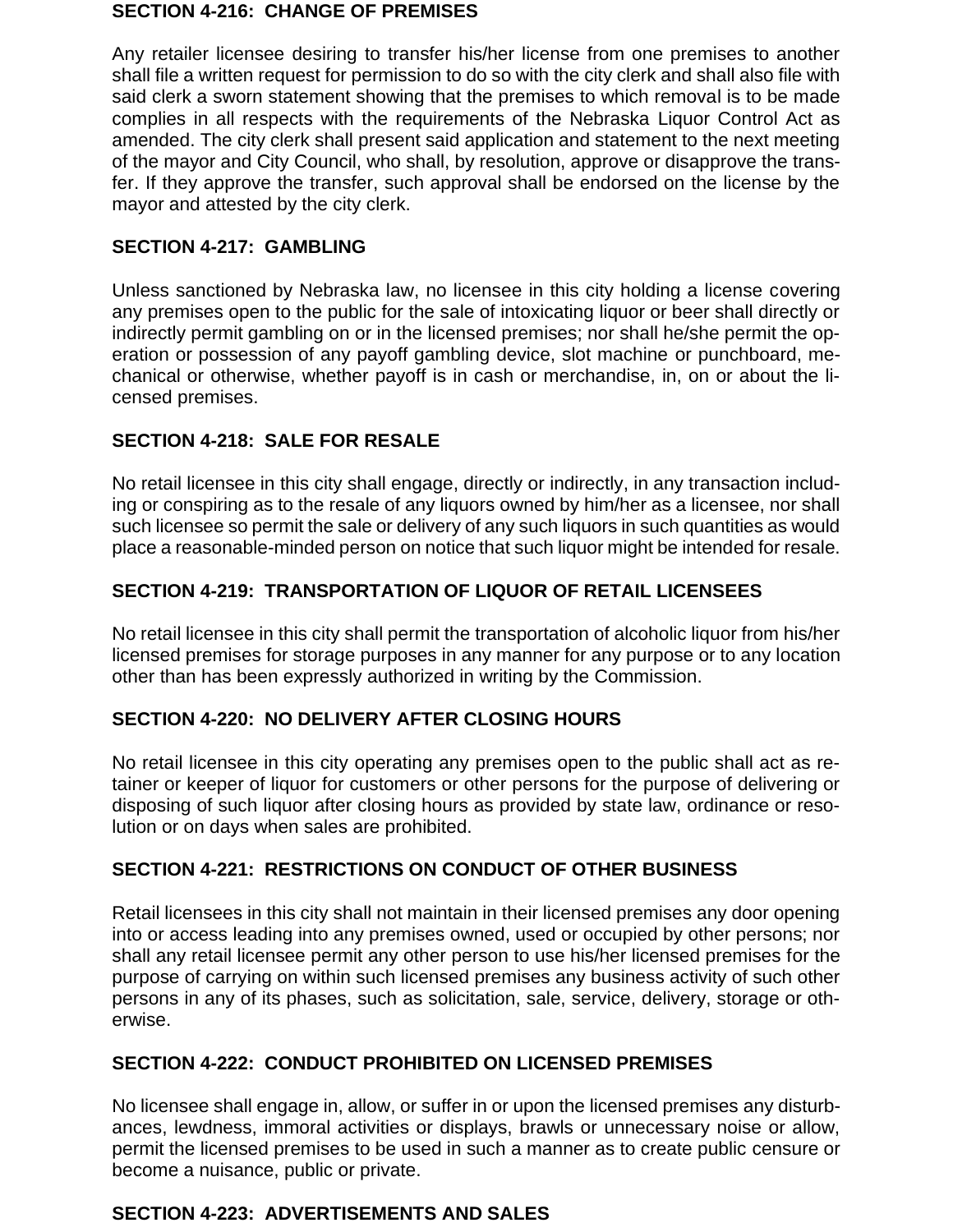Advertising by licensees in this city shall not contain misrepresentations or misleading statements, and no sales shall be promoted or made by any licensee by unlawful means. Alcoholic liquors shall not be offered, delivered or disposed of by any licensee as a prize.

### **SECTION 4-224: SANITATION**

Sanitary conditions conducive to public health and welfare must be maintained at all times in or about licensed premises in this city. (Ref. Neb. Rev. Stat. §53-118)

### **SECTION 4-225: SALES FOR CASH ONLY**

No person shall sell or furnish alcoholic liquor at retail: (1) on credit or on a passbook, or (2) order on a store, or (3) in exchange for any goods, wares or merchandise, or (4) in payment for any services rendered. (Ref. Neb. Rev. Stat. §53-183)

### **SECTION 4-226: DISPLAY OF LICENSE**

Every licensee in this city shall cause his/her license to be framed and hung in plain view in a conspicuous place on the licensed premises. (Ref. Neb. Rev. Stat. §53-148)

### **SECTION 4-227: REMOVAL OF INTOXICATED PERSONS FROM PUBLIC OR QUASI-PUBLIC PROPERTY**

1. Any law enforcement officer with the power of arrest for traffic violations may take a person who is intoxicated and, in the judgment of the officer, dangerous to himself, herself or others, or who is otherwise incapacitated, from any public or semi-public property. Any officer removing an intoxicated person from public or quasi-public property shall make a reasonable effort to take such intoxicated person to his/her home or to place such person in any hospital, clinic, alcoholism center or with a medical doctor as may be necessary to preserve life or to prevent injury. Such effort at placement shall be deemed reasonable if the officer contacts those facilities or doctors who have previously represented a willingness to accept and treat such individuals and who regularly do accept such individuals. If such efforts are unsuccessful or are not feasible, the officer may then place such intoxicated person in civil protective custody, except that such custody shall be used only as long as is necessary to preserve life or to prevent injury and under no circumstances longer than 24 hours. The placement of such person in civil protective custody shall be recorded at the facility or jail to which he/she is delivered and then communicated to his/her family or next of kin, if they can be located, or to such person designated by that person taken into civil protective custody.

2. The law enforcement officer who acts in compliance with this section shall be deemed to be acting in the course of his/her official duty and shall not be criminally or civilly liable for such actions. The taking of an individual into civil protective custody under this section shall not be considered an arrest. No entry or other record shall be made to indicate that the person has been arrested or charged with a crime.

3. For purposes of this section, (1) "public property" shall mean any public right-ofway, street, highway, alley, park or other state, county or city-owned property; (2) "quasipublic property" shall mean and include private or publicly owned property utilized for proprietary or business uses which invites patronage by the public or which invites public ingress and egress.

(Ref. Neb. Rev. Stat. §53-1,121)

### **SECTION 4-228: CATERING LICENSE**

1. The holder of a Class C, Class D, or Class I license issued under Neb. Rev. Stat. §53-124(5), or a brewpub license, may obtain an annual catering license as pre-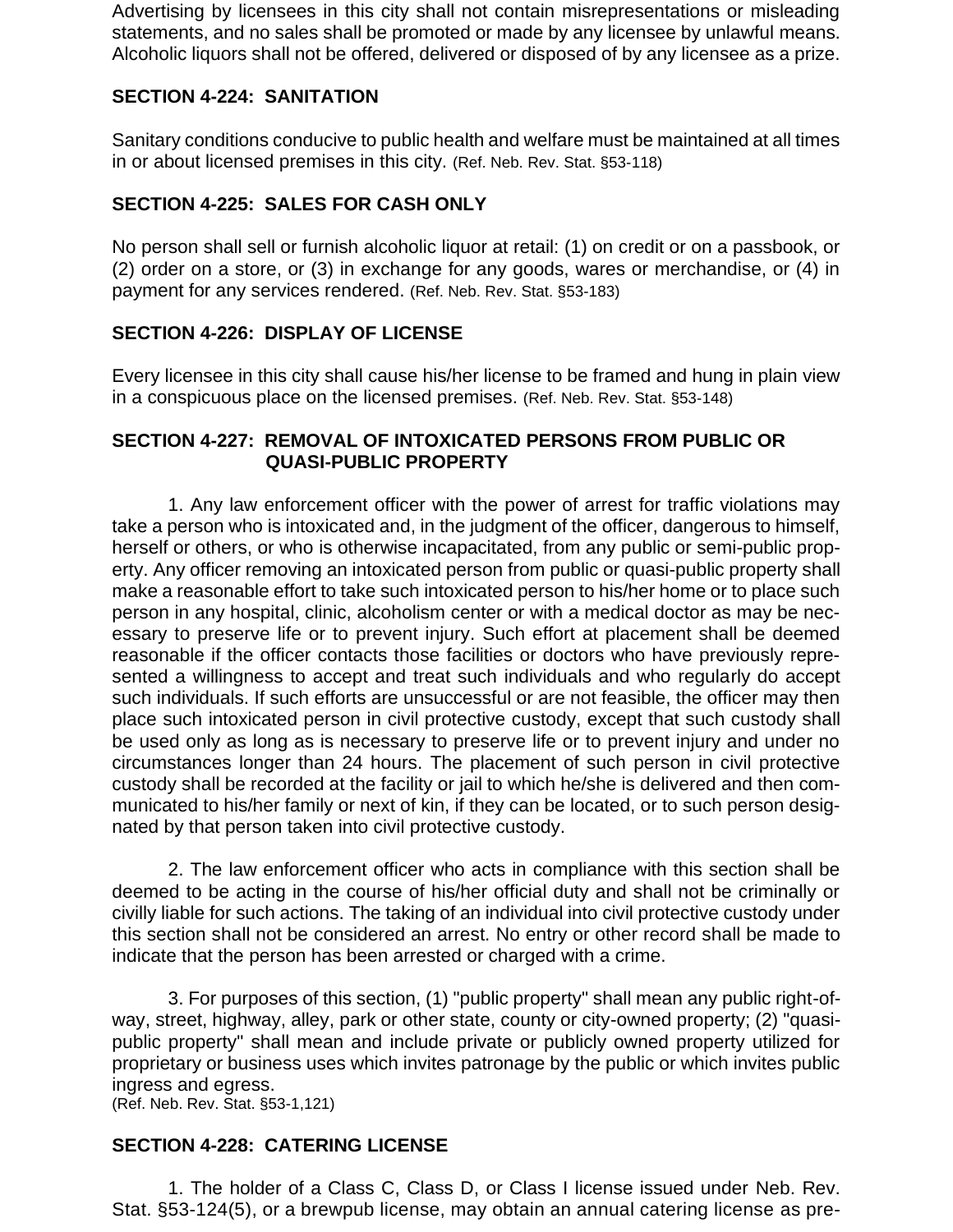scribed in this section. Any such licensee desiring to obtain a catering license shall file an application with the Liquor Control Commission.

2. Upon receipt from the Commission of the notice and copy of the application as provided in Neb. Rev. Stat. §53-124.12, the City Council shall fix a time and place at which a hearing will be held and at which time the City Council shall receive evidence, under oath, either orally or in writing, from the applicant and any other person concerning the propriety of the issuance of such license. Such hearing shall be held not more than 45 days after the receipt of the notice from the Commission. The City Council may examine, or cause to be examined, under oath, any applicant; examine, or cause to be examined, the books and records of any such applicant, to hear testimony and to take proof for its information in the performance of its duties. For purposes of obtaining any of the information desired, the Council may authorize its agent, the city clerk or the city attorney to act on its behalf.

3. Notice of the time and place of such hearing shall be published in a legal newspaper in or of general circulation in the City one time, not less than seven nor more than 14 days before the time of the hearing. Such notice shall include but not be limited to a statement that all persons desiring to give evidence before the City Council in support of or in protest against the issuance of such license may do so at the time of the hearing.

4. The City Council shall, after the hearing provided in subsection (2) above, approve or deny the application within 45 days of receipt of such application from the Commission and shall cause to be spread at large in the minute record of its proceedings a resolution approving or denying such application. The city clerk shall thereupon mail or deliver to the Commission a copy of the decision to approve or deny the application.

5. Any resolution denying an application rendered by the City Council shall be in writing or stated in the record and shall be accompanied by findings. The findings shall consist of concise statements of the conclusions upon each contested issue. The applicant shall be notified of the decision in person or by mail.

6. The City Council, with respect to catering licensees within the corporate limits, may cancel a catering license for cause for the remainder of the period for which such license is issued. Any person whose catering license is canceled may appeal to the District Court.

(Ref. Neb. Rev. Stat. §53-124.12)

### **SECTION 4-229: NUDITY; REVOCATION OR SUSPENSION OF LICENSE**

It shall be cause for revocation or suspension of license, as herein provided, if any licensee or his/her manager or agent, under the Nebraska Liquor Control Act, shall allow any live person to appear or have reasonable cause to believe that any live person shall appear in any licensed premises in a state of nudity to provide entertainment, to provide service, to act as hostess, manager or owner, or to serve as an employee in any capacity. The term "nudity" shall mean the showing of human male or female genitals, pubic area or the human female breast including the nipple or any portion below the nipple with less than a full opaque covering.

### **ARTICLE III – NONRESIDENT SALES**

### **SECTION 4-301: REGULATION**

1. All nonresident individuals or businesses going door to door with the intent to sell any goods, service, product or insurance shall, before doing business within the City, make application for and be issued a license. This registration and licensing is to prevent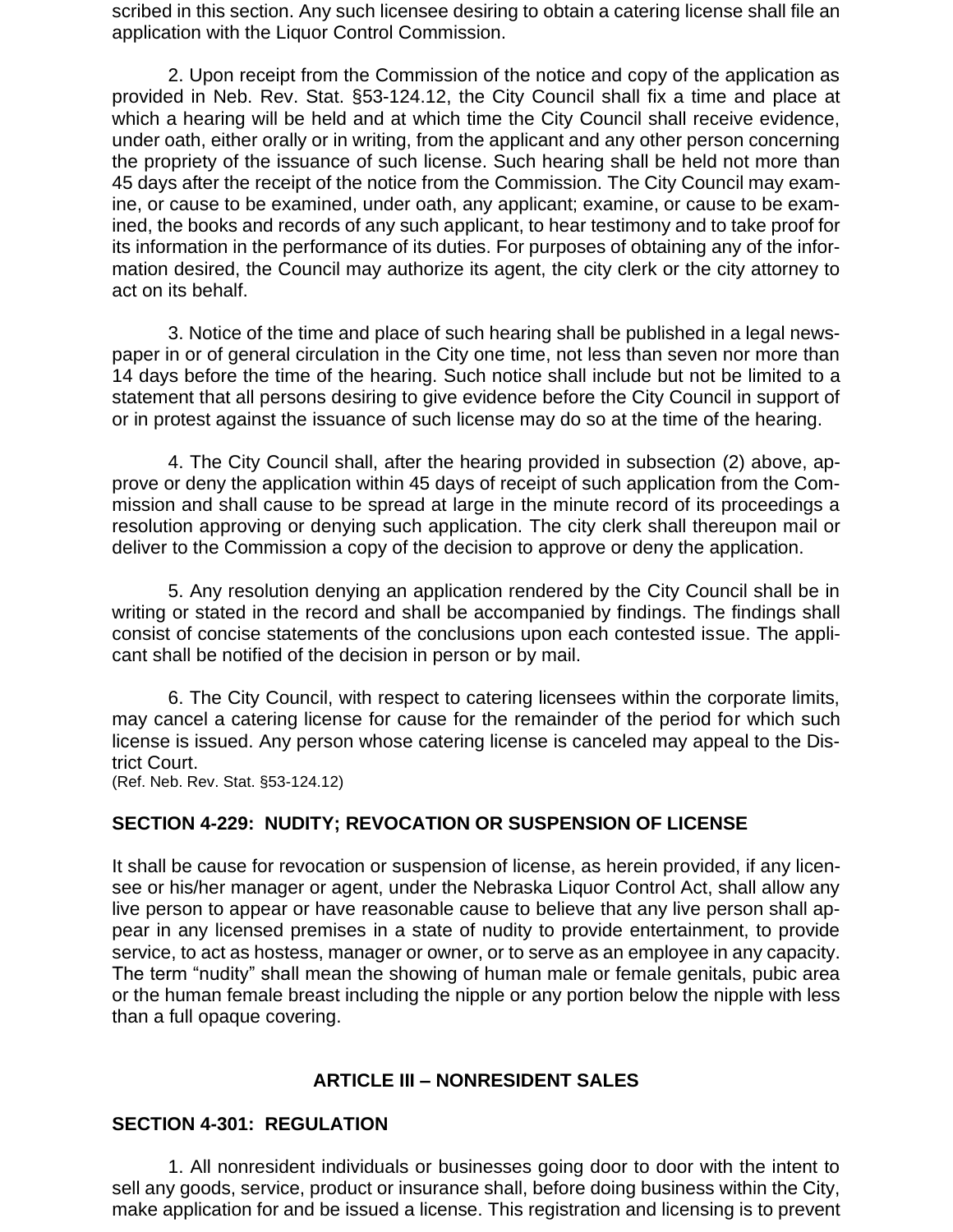the sale of fraudulent, dangerous and unhealthful goods and services, to protect the public by maintaining records of the products sold and the persons and companies responsible for such sales, to designate a place of trade if on public property and for the purpose of raising revenue.

2. Application for a license shall be made to the city clerk upon blank forms supplied by the City, which shall contain all the necessary information and documents required for the protection of the residents of the City. Any person or persons granted a license shall be subject to any fees, occupation taxes and other rules and regulations which the City Council deems appropriate for the purposes stated herein. Any license so granted shall be subject to revocation in the event that the information provided is inaccurate or misleading.

### **SECTION 4-302: HOURS OF SOLICITATION**

It shall be unlawful for any license holder to solicit any individual between the hours of 6:00 P.M. and 8:00 A.M. unless they have a previous appointment with the resident of the premises solicited. It shall be unlawful at any hour for any person to solicit without having a proper license on his/her person at all times.

### **SECTION 4-303: EXCEPTIONS**

Nothing herein shall be construed to apply to any person selling produce raised within the county, to wholesale salespeople soliciting merchants directly, to residential route salespersons, or to persons canvassing residents within the City for religious, political or other noncommercial purposes.

# **ARTICLE IV – TRAILER COURTS**

### **SECTION 4-401: TERMS DEFINED**

The following definitions shall be applied throughout this article. When no definition is specified, the normal dictionary usage of the word shall apply.

"Fire prevention authority" shall mean the Volunteer Fire Department.

"Permit" shall mean a written permit issued by the city clerk, permitting the trailer court to operate under this code and any regulations promulgated thereunder.

"Street" shall mean any public street, avenue, road, alley, or highway located in the City and established for the use of vehicles, the boundaries of which are hereby determined to be the outer boundaries of said street, avenue, road, or alley, platted and dedicated as shown by the official records of the City and the County and as shown on the official records in the office of the county clerk as official streets, avenues, roads, or alleys within the corporate limits.

"Trailer coach" or "trailer" means any vehicle or structure so designed and constructed in such manner as will permit (1) occupancy thereof as sleeping quarters for one or more persons, or (2) the conduct of any business or profession, occupation or trade or use as a selling or advertising device; and so designed that it is or may be mounted on wheels and used as a conveyance on highways or city streets, propelled or drawn by its own or other motive power, excepting a device used exclusively upon stationary rails or tracks.

"Trailer court" means any park, trailer park, trailer court, court, camp, site, lot, parcel, or tract of land designed, maintained or intended for the purpose of supplying a location or accommodations for any trailer coach and upon which any trailer coach is parked, and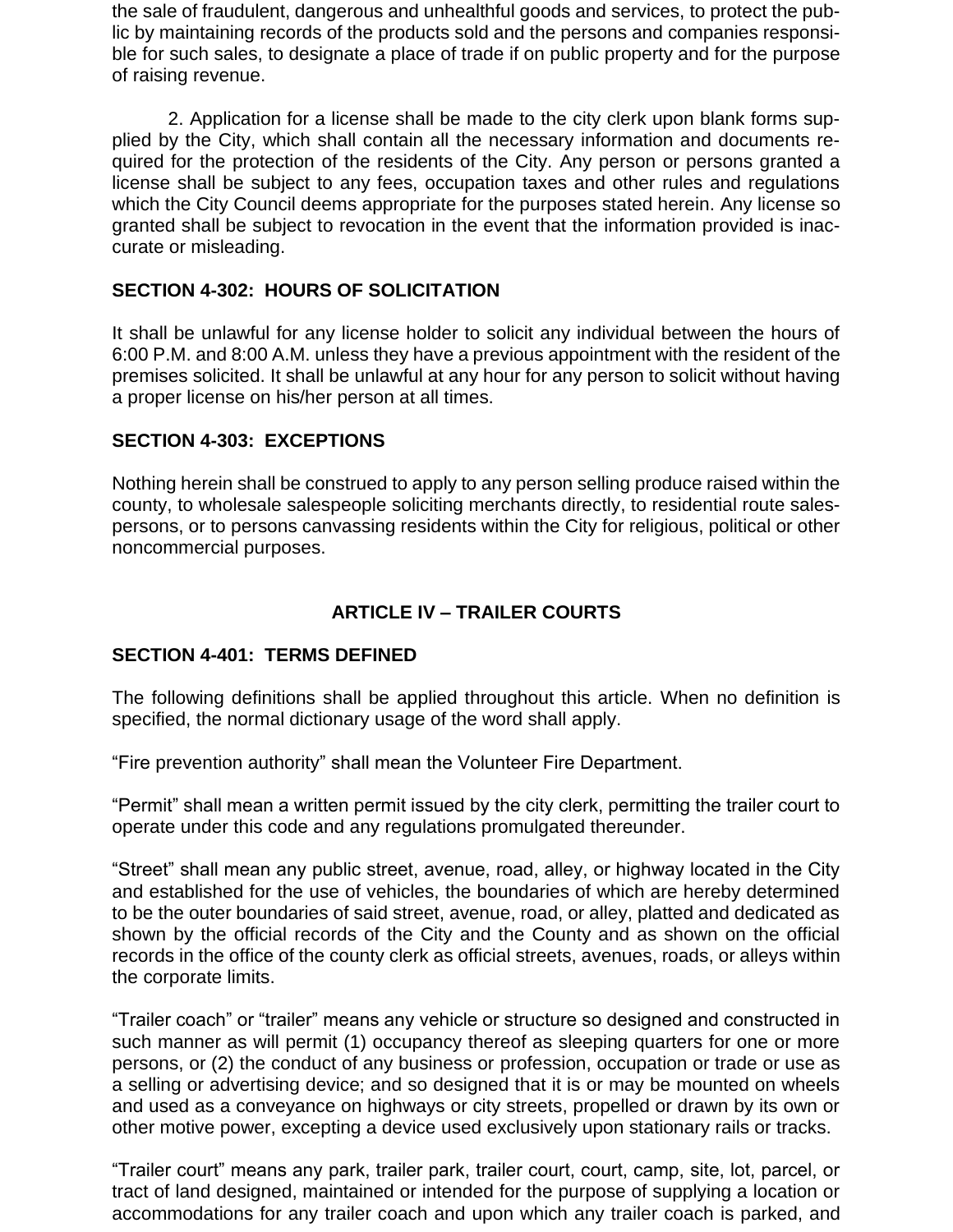shall include all buildings used or intended for use as part of the equipment thereof whether or not a charge is made for the use of the trailer camp and its facilities. "Trailer camp" shall not include automobile or trailer sales lots on which unoccupied trailers are parked for purposes of inspection and sale.

"Trailer space" shall mean a plot of ground within a trailer court designated for the accommodation of one trailer coach.

"Travel trailer," "camper" and "converted bus," shall mean any portable structure or vehicle supported upon its own axle(s), (1) used or so constructed as to permit its being used as a conveyance upon the public streets or highways and duly licensable as such and (2) constructed in such a manner as will permit occupancy thereof as a dwelling or sleeping place for one or more persons for a limited or temporary time or basically designed for travel or camping purposes, propelled or drawn by its own or other motive power.

### **SECTION 4-402: PERMIT REQUIRED**

1. It shall be unlawful for any person to construct, maintain, operate or alter any trailer court within the corporate limits unless he/she holds a valid permit for the specific trailer court. All applications for permits shall be made to the county clerk, who shall issue a permit upon compliance by the applicant with provisions of this code relative to trailer courts. No permit shall be transferable. Every person holding such a permit shall give notice in writing to the city clerk within 72 hours after having sold, transferred, given away, or otherwise disposed of any interest in or control of any trailer court. Such notice shall include the name and address of the person succeeding to the ownership or control of such trailer court.

2. Applications for permits shall be in writing, signed by the applicant, accompanied by an affidavit of the applicant as to the truth of the application, and shall contain the following:

- A. The name and address of the applicant.
- B. The location and legal description of the trailer court.
- C. A complete plan of the trailer court, showing compliance with all applicable provisions of this code and regulations promulgated thereunder.
- D. Such further information as may be requested by the Board of Health to enable it to determine that the proposed trailer court will comply with legal requirements.

### **SECTION 4-403: MAINTENANCE**

All trailer courts shall be maintained under the management and supervision of the owner or person in control of the premises on which the same is located, or of a duly authorized representative of such owner, who shall be personally responsible for the maintenance of such trailer court in accordance with all sanitary and fire protection rules and regulations of the City and the State.

### **SECTION 4-404: INSPECTIONS**

All trailer courts shall be under the supervision of the Board of Health, which shall make and provide for inspections at reasonable times and shall recommend to the City Council such additional rules and regulations as may be deemed advisable or necessary for the sanitation, safety and proper maintenance of said trailer courts.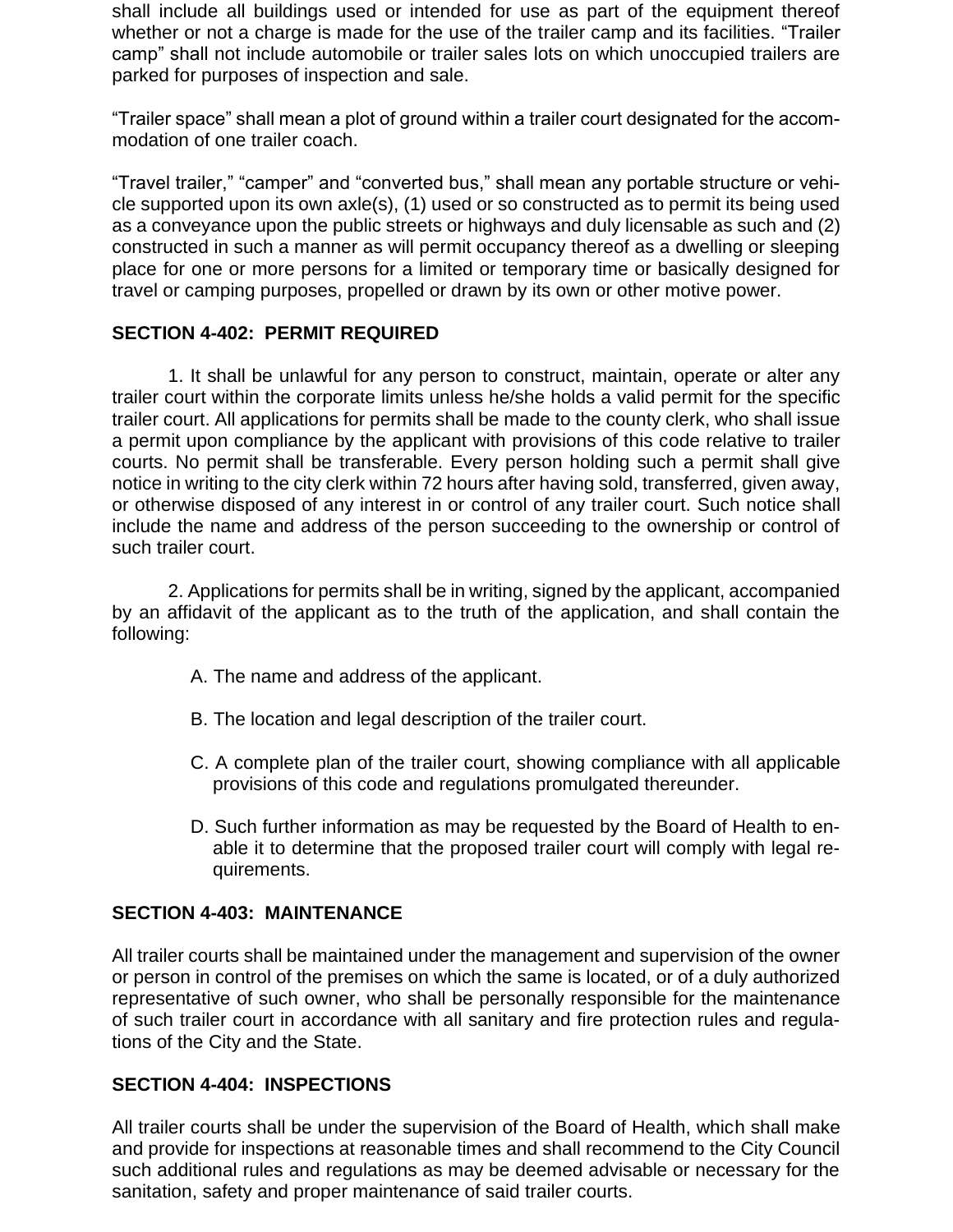#### **SECTION 4-405: LIABILITY OF OWNER**

The operator of a trailer court shall be primarily liable for all utility service bills charged against each trailer house and shall make monthly remittances to the City for such bills.

### **SECTION 4-406: MANAGEMENT**

1. Every trailer court shall have an office building in which shall be located the office of the person in charge of said court. A copy of the license shall be posted therein and the court register shall at all times be kept in said office.

2. It is hereby made the duty of the attendant or person in charge, together with the licensee, to:

- A. Keep at all times a register of all occupants of each trailer space, which shall be open at all times to inspection by officers of the City, showing for all such occupants: Names and addresses; dates of entrance and departure; license numbers of all trailers and other towed automobiles; states issuing such licenses; and evidence of payment of all required license fees and property and/or personal taxes.
- B. Maintain the court in a clean, orderly and sanitary condition at all times.

3. Report to the Director of Health all cases of persons or animals affected or suspected of being affected with any communicable disease.

4. Prohibit the use of any trailer by a greater number of occupants than that which it is designated to accommodate.

# **SECTION 4-407: REVOCATION OF PERMIT**

A permit to establish and maintain a trailer court may be revoked by the City Council for cause at any time for a violation of the provisions of this code or of the rules and regulations relating to trailers, or for any other cause or conduct reasonably deemed by the Council as sufficient cause for revocation of such permit. Before any such revocation, the City shall cause to be served on the operator of such trailer court a notice to appear and show cause on a specified day and at a specified time why his/her permit for such trailer court should not be revoked. Such notice to show cause may be served by mailing the same in the United States mail to the address of the operator given in his/her application in such permit, with sufficient postage affixed thereto. The operator of the trailer court involved shall be given reasonable opportunity to be heard at the time fixed for his/her appearance to show cause, and no permit for such trailer court shall be revoked until the operator involved has been heard at the designated time if he/she desires to be heard.

# **SECTION 4-408: PROHIBITED LOCATION**

After the effective date hereof, except as otherwise provided, it shall be unlawful for any person to park a trailer or trailer coach within the corporate limits for purposes of using said trailer as a dwelling or sleeping place for one or more persons or the conduct of any business or profession, occupation or trade, or use as a selling or advertising device, except in a designated and approved trailer court for which a permit has been issued and is currently valid.

### **SECTION 4-409: PROHIBITED PARKING**

It shall be unlawful for any person to park any trailer coach, travel trailer, camper or converted bus on any street, avenue, road, alley or highway within the corporate limits for a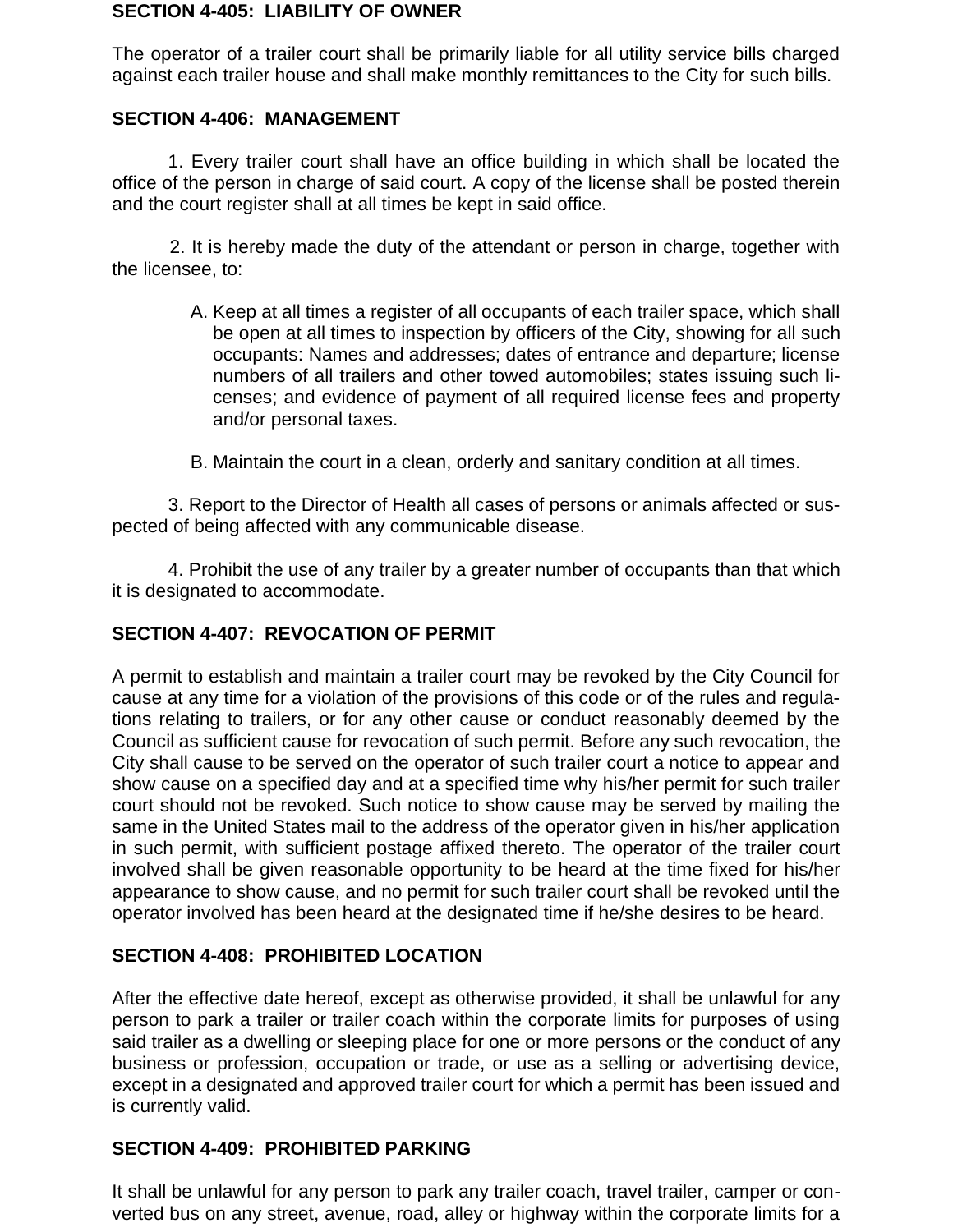period of time in excess of two hours, and then only between the hours of sunrise and sunset and subject to any other and further prohibitions, regulations or limitations imposed by the traffic and parking regulations as any resolution of the City Council may provide relating thereto.

# **SECTION 4-410: REGULATIONS**

1. Trailer courts shall be located on well-drained sites and shall be so located that drainage will not endanger any water supply. All such trailer courts shall be in areas free from marshes, swamps or other potential breeding places for insects or rodents. The area of the trailer court shall be large enough to accommodate the following:

- A. The designated number of trailer court spaces.
- B. Necessary streets and roadways.
- C. Parking areas for motor vehicles.
- D. Service areas and playgrounds for trailer courts in which independent trailer coaches only are parked.

2. The number of trailers to be accommodated in any trailer court shall not exceed the number obtained by dividing the total square foot area of the trailer court site by 2,600. Each trailer space shall be clearly defined and laid out in such a manner that a minimum of 20 feet of space exists between any two trailers or ten feet between any trailer and any building, except that a maximum 100 square foot storage shed, meeting all state fire codes, may be placed a minimum of three feet from any trailer, other building or structure. No trailer shall be less than five feet from any adjacent property of the trailer court. Each trailer space shall abut on a driveway with unobstructed access to a public street. No trailer court shall be licensed unless it is large enough to accommodate a minimum of 15 trailers.

3. It shall be illegal to park a trailer coach less than two feet from any street or highway right of way or so that any part of such trailer will obstruct any roadway or walkway.

4. It shall be illegal to allow any trailer coach to remain in a trailer court while being occupied for dwelling or sleeping purposes unless a trailer space is available.

5. Access roads shall be provided to each trailer space. Each access road shall be continuous, shall connect with a street or highway, and shall have a minimum width of 20 feet.

6. Parking areas shall be provided for motor vehicles. Such areas shall have motor vehicle parking spaces in a number equal to or in excess of the number of trailer coach spaces provided.

7. Playground areas, when required, shall be provided and shall be restricted to such use. These areas shall be protected from the main highway and from parking areas. A minimum of 100 square feet per coach space shall be made available in one or more places for such playground areas.

8. Sufficient concrete or asphalt sidewalks shall be provided to insure that each trailer space is served by at least one such sidewalk. In all cases there must be at least one such sidewalk constructed so that a hard-surfaced entry connects either the parking space provided or the access road with each trailer space.

# **SECTION 4-411: ALTERATIONS AND ADDITIONS**

1. No permanent enclosed additions of any kind shall be built onto nor become a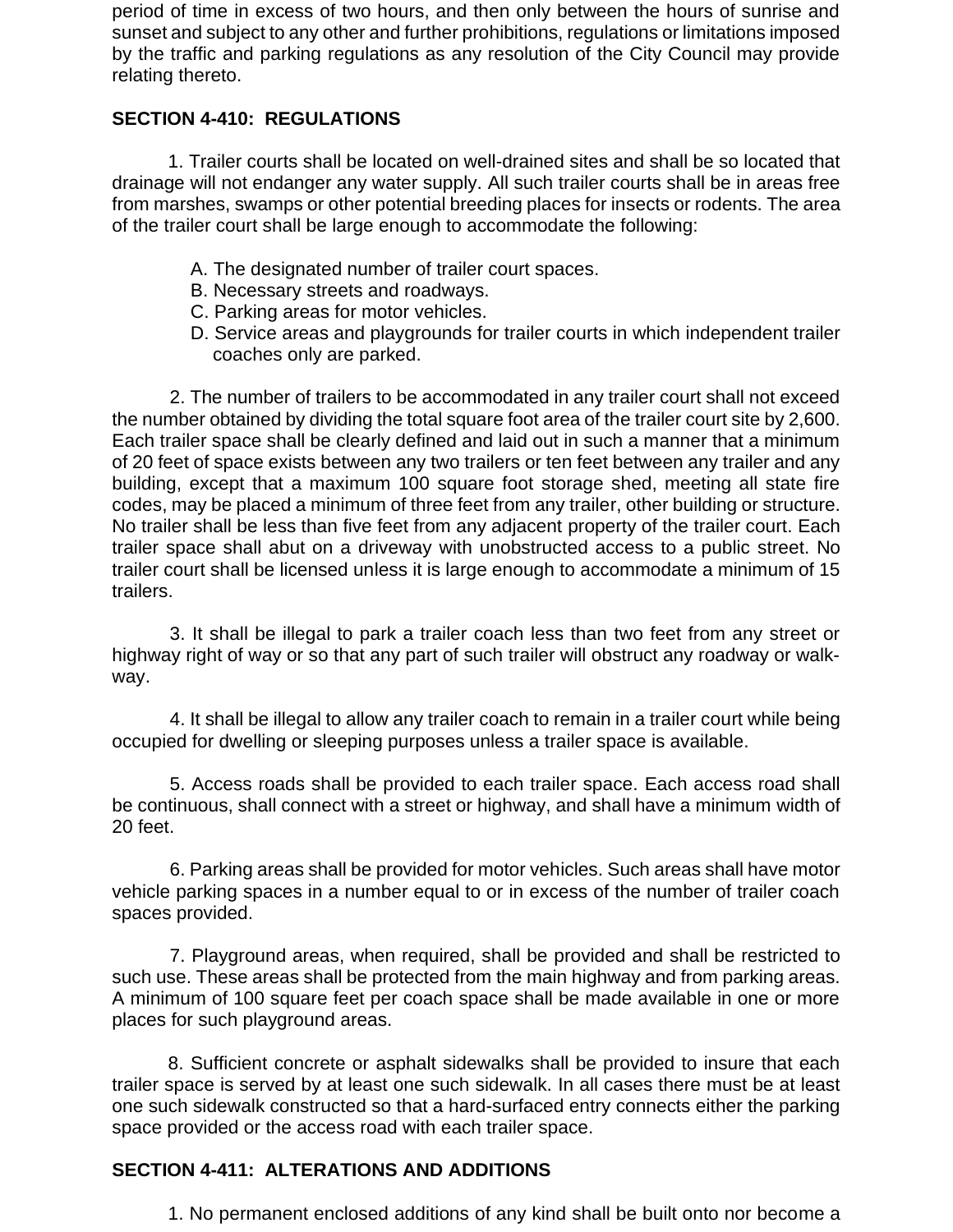part of any trailer coach. Skirting of coaches is required within 30 days after locating such coach in the court, but such skirting shall not attach the trailer permanently to the ground, provide a harborage for rodents, or create a fire hazard.

2. Jacks or stabilizers shall be placed under the frame of each trailer to prevent movement on the springs while it is parked and occupied. Four anchors shall be provided for each trailer space. Each trailer shall be anchored as soon as possible after being situated on its space.

### **SECTION 4-412: WATER SUPPLY**

An adequate supply of pure water shall be furnished through a pipe distribution system connected directly with a city water main, with supply outlets located at every trailer space.

# **SECTION 4-413: PLUMBING, ELECTRICAL AND BUILDING CODES**

All plumbing, electrical, building, and other work on or at any court shall be in accordance with the laws of the City regulating such work.

### **SECTION 4-414: TEMPORARY STORAGE**

It shall be lawful for any person to store or otherwise keep on any premises travel trailers or campers, propelled or drawn by their own or other motive power, upon any area, provided that said trailer or camper be stored as near as possible to the rear of the premises. It further shall be lawful for any person to keep and maintain a travel trailer or camper, propelled or drawn by its own or other motive power, upon any premises to be used for occupancy as dwelling or sleeping space for any period not to exceed two weeks in duration. Any travel trailer or camper, propelled or drawn by its own or other motive power, so temporarily placed shall be placed upon said premises or portion thereof as far away as possible from the street abutting said premises.

### **SECTION 4-415: CERTIFICATE OF OCCUPANCY**

1. It shall be unlawful for any owner or manager of any trailer court within the City to permit the occupation of a trailer home by any occupant until a certificate of occupancy has been issued by the building inspector.

2. The owner or manager of the trailer court or the prospective occupant shall make application for such certificate to the city clerk and shall pay a fee of \$75.00.

3. The city building inspector shall inspect such trailer and trailer site and determine that the trailer and trailer site comply with the provisions of the building code and the zoning ordinances then in effect in the City.

4. A certificate of occupancy, when issued, shall describe the premises and the use proposed to be made by the applicant, and shall state that such proposed use complies with the applicable codes of the City.

# **ARTICLE V – SALVAGE YARDS**

### **SECTION 4-501: DEFINITIONS**

1. For the purposes of this article, any lot, portion of a lot or tract of land, or any building or other premises (A) where dismantling, demolition or salvage operations of automobiles, trucks, semi-trailers or other vehicles or parts thereof are carried on; or (B) where parts and accessories are removed from used, wrecked or abandoned automo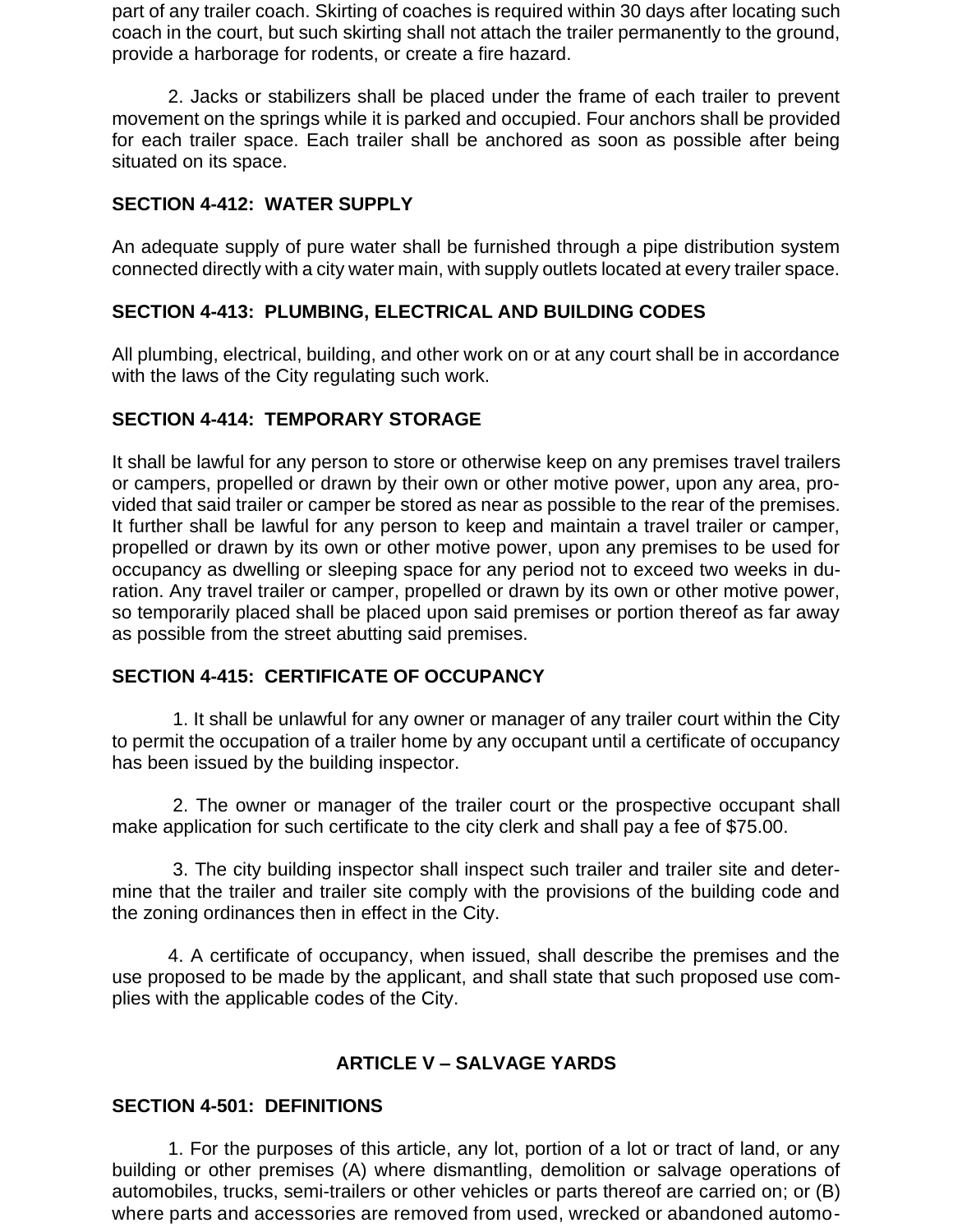biles, trucks, semi-trailers or other vehicles or where parts or accessories therefrom are stored; or (C) where salvage operations of such wrecked, abandoned or used automobiles, trucks, semi-trailers or other vehicles are carried on is hereby declared to be an automobile salvage and used parts business, subject to the provisions of this ordinance.

2. The term "salvage" shall mean scrap copper, wood, brass, rope, rags, batteries, paper, or rubber; dismantled, non-operating or wrecked automobiles; trucks, trailers, equipment, machinery, mobile homes, tractors, and farm machinery, or other vehicles or parts thereof; or iron, steel, and any scrap ferrous or non-ferrous materials.

3. The term "non-operating" shall mean any item of salvage as defined in this article which, without alteration or repair, cannot be immediately moved as intended when designed and constructed.

4. The term "salvage yard or scrap processing operation" shall mean an establishment or place of business maintained or operated wholly or partially for storing, keeping, receiving, reusing, processing, wrecking, dismantling, recycling, re-melting, collecting, dealing, buying or selling salvage. A business having facilities for processing and remelting iron, steel, or non-ferrous scrap and whose principal product is scrap iron and steel or non-ferrous scrap for re-melting purposes shall be excluded from this definition.

5. An establishment or place of business may hold salvage for not more than 90 days without being considered a salvage yard or a scrap processing operation when:

A. The salvage is unaltered and is impounded by legal authority, or

B. The salvage is repaired to a non-salvage state within a 90-day period.

6. The term "person" shall mean any person, firm, partnership, association, corporation, company or organization of any kind.

7. The term "business premises" or "premises" shall mean the area used as a salvage yard, scrap processing operation yard or auto salvage yard as described in the license or application for license for such business.

8. The term "salvage yard of scrap processing operator" shall mean and include any person engaged in the business of owning or operating a salvage yard or scrap processing operation.

9. The term "inspector" shall mean the building inspector of the City of Valley or his/her authorized representative.

### **SECTION 4-502: SALVAGE YARD OR SCRAP PROCESSING OPERATOR; LICENSE REQUIRED**

It shall be unlawful for any person to engage in or carry on the business of a salvage yard or scrap processing operation or conduct, operate or maintain a salvage yard or scrap processing operation within the City or within its extraterritorial jurisdiction without first having obtained a written license for the operation of such business.

# **SECTION 4-503: APPLICATION; CONTRACT**

Application for a license under this article shall be in writing upon a form provided for that purpose by the city clerk. The application shall be sworn to by the applicant and shall set forth:

1. Name and address of the applicant;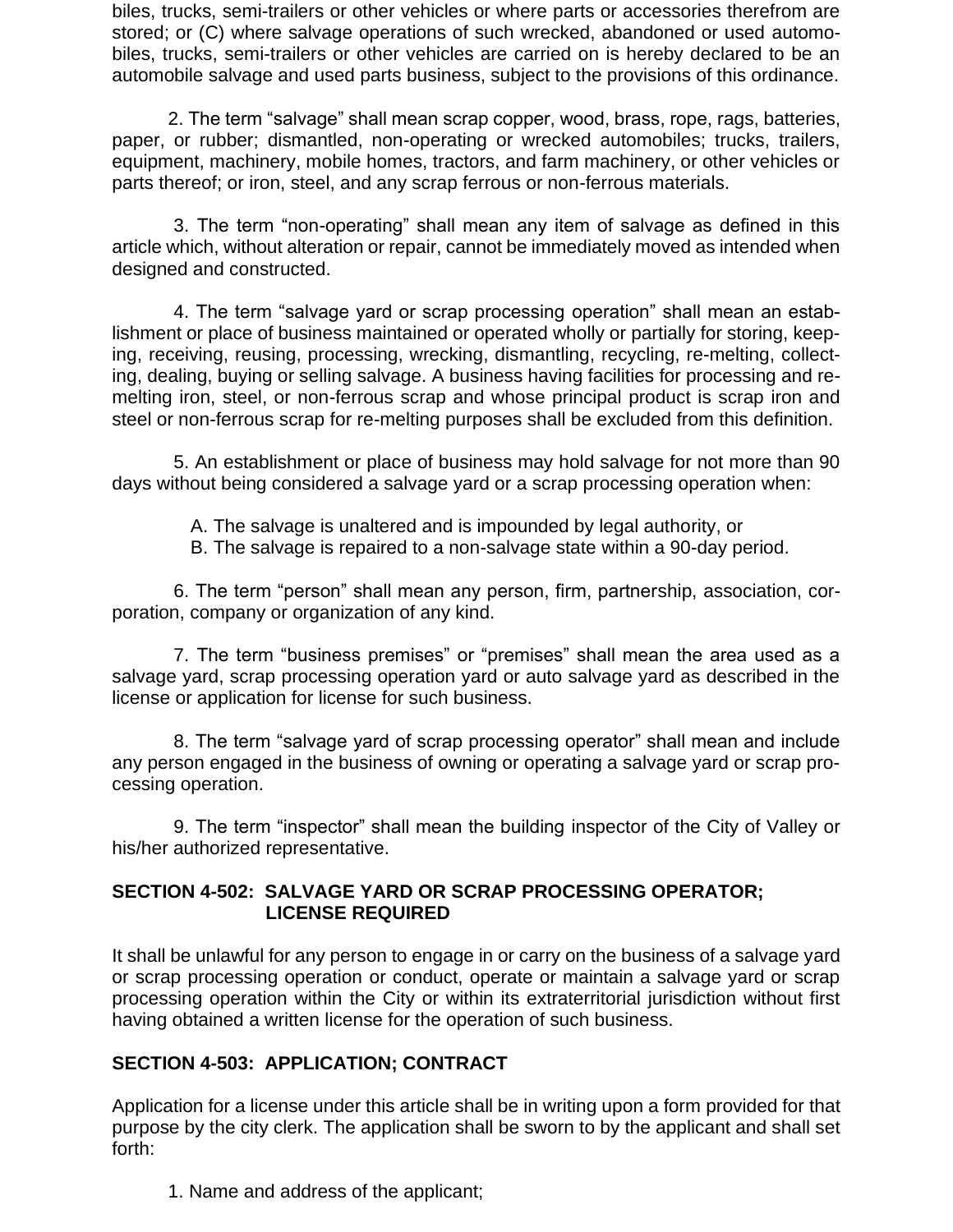2. Exact location of the existing establishment or of the proposed establishment, as the case may be;

3. Exact nature of the business conducted or to be conducted, as the case may be;

4. Where the business is conducted;

5. Evidence of compliance with the zoning laws; if not established, shall be conducted inside of a building or outside a building, or partly within or partly without a building; and

6. The dimension and character of the building.

# **SECTION 4-504: INVESTIGATION**

The inspector may cause investigations to be made by the necessary city departments to determine whether any salvage yard or scrap processing operation will be in compliance with all requirements of this article and all other city ordinances and regulations and shall have the authority to enter the applicant's premises at reasonable times to determine if he/she is in compliance with the terms of this article.

# **SECTION 4-505: LICENSE FEE**

The inspector shall collect \$25.00 with each license application to help defray the cost of investigation and enforcement of this article, which sum shall be nonrefundable.

### **SECTION 4-506: PERIOD OF LICENSE; RENEWAL PROCEDURE**

Unless otherwise provided by the City Council, any license or renewal license issued hereunder shall be effective as of the date of its issuance and shall expire on August 31 each year. An applicant for a renewal license shall file with the city clerk a written application, together with two copies of the application and information about applicant's demeanor and about the conduct and operation of his/her licensed business during the preceding license period as is reasonably necessary to enable the City Council to determine the applicant's eligibility for a renewal license.

# **SECTION 4-507: LICENSE NOT TRANSFERABLE**

No license issued under this article shall be transferred or assigned or used by any person other than the one to whom it was issued, and no salvage dealer's license shall be used at any location other than the one described in the application upon which it was issued.

### **SECTION 4-508: GENERAL OPERATING REQUIREMENTS**

The following general operating requirements shall apply to that portion of every premises required to be licensed under this article which is not in an enclosed building:

1. The license issued pursuant to this article shall be plainly displayed on the business premises.

2. The salvage yard or scrap processing operation, together with the items kept therein, shall at all times be maintained in a safe and sanitary condition, including but not limited to the following:

> A. Weeds and vegetation on the premises, other than trees, shrubs and vines, shall be kept at a height of not more than 12 inches;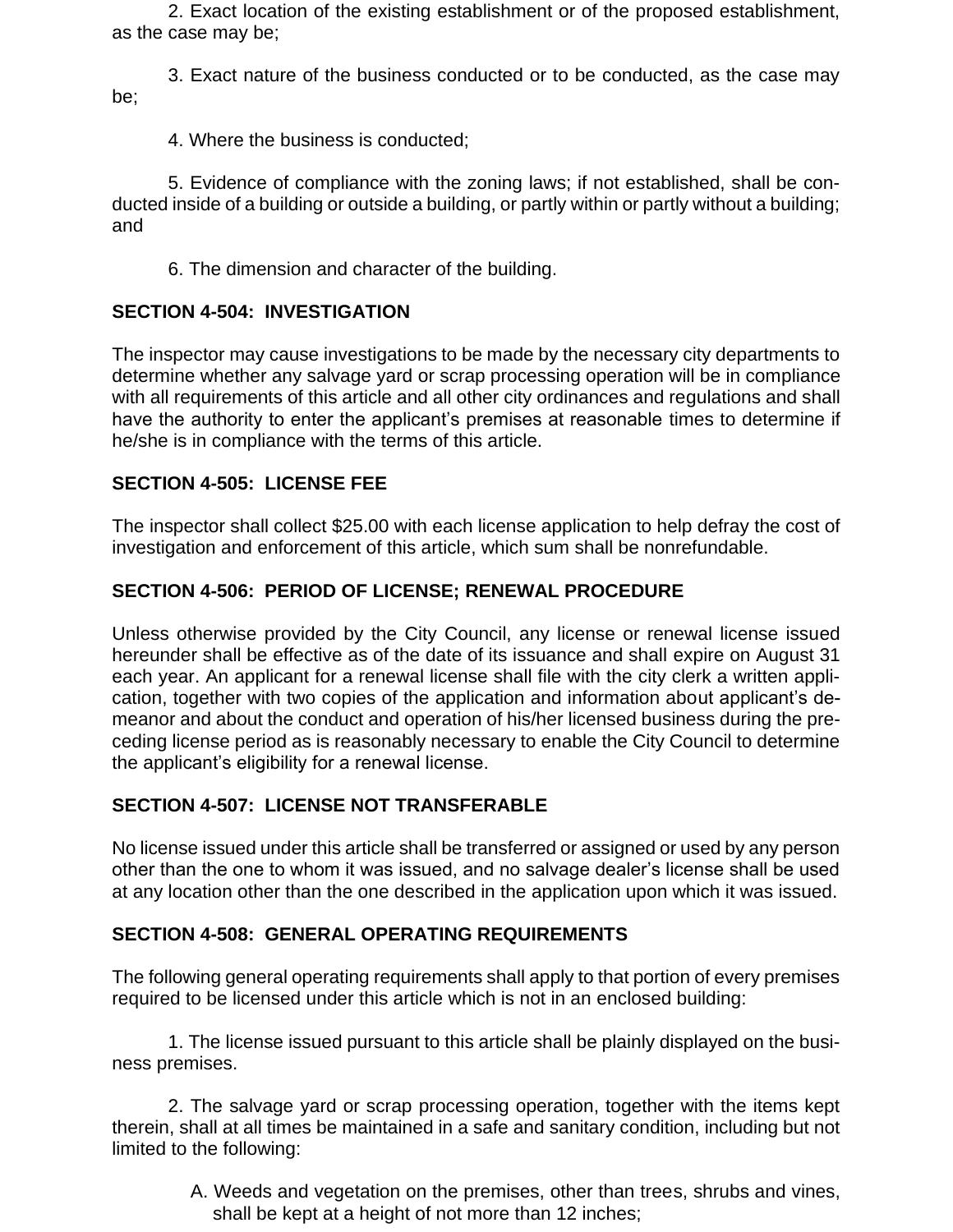- B. No refuse of any kind shall be kept on the premises, unless such refuse is salvage, as defined herein, and is in use in the licensed business;
- C. The enumeration of the above shall not be to the exclusion of all other acts or things necessary to maintain the salvage yard or auto salvage yard in a reasonable sanitary condition.

3. No salvage shall be allowed to rest upon or protrude over any public street, walkway or other public property, and no salvage or refuse shall be allowed to be scattered or blown off the business premises.

4. Salvage, as defined herein, shall be arranged so as to permit easy access to all such salvage for firefighting purposes.

5. No salvage or other materials shall be burned on the premises in the open, except in accordance with the applicable laws governing burning.

- 6. Regulations in regard to fencing and screening:
	- A. The area on the premises where salvage is kept or stored shall be enclosed, except for entrances and exits, with a vertical wall or fence of a minimum height of eight feet measured from ground level. The wall or fence shall not contain any posters or advertising except one sign of the licensee not exceeding 100 square feet. The fences on the sides which do not face a public street, roadway or adjacent residential property may be of chain link fence.
	- B. The fence of the licensed premises which faces a public street, roadway or adjacent residential property shall be screened from public view where possible.
	- C. Materials for use in screening of the licensed premises may consist of plant material, fence or a combination of plant material and fence. Plant material for use in screening shall consist of trees and shrubs. All plant material used for screening shall be of a size and quantity to obscure the salvage contained on the licensed premises from the view of the public within five years. Plant material shall be primarily of coniferous varieties to provide year-round screening.
	- D. Fencing material shall consist of wood, metal or other material commonly used in the building trade and shall be of one natural color.
	- E. All screening shall be placed and located on the licensed premises in a manner that will provide adequate visibility of traffic from all driveways, streets and roads.

7. Any person who shall engage in the automobile salvage and used parts business shall keep a book in which shall be legibly written in ink in the English language at the time of purchase of any used, wrecked or abandoned automobile or major parts or accessories readily identifiable by serial numbers or other distinctive markings or characteristics:

- A. An accurate, detailed description of the same;
- B. The quantity purchased;
- C. The amount paid;
- D. The date and time purchased; and
- E. The name, address and identity of the person selling such automobiles, parts and accessories.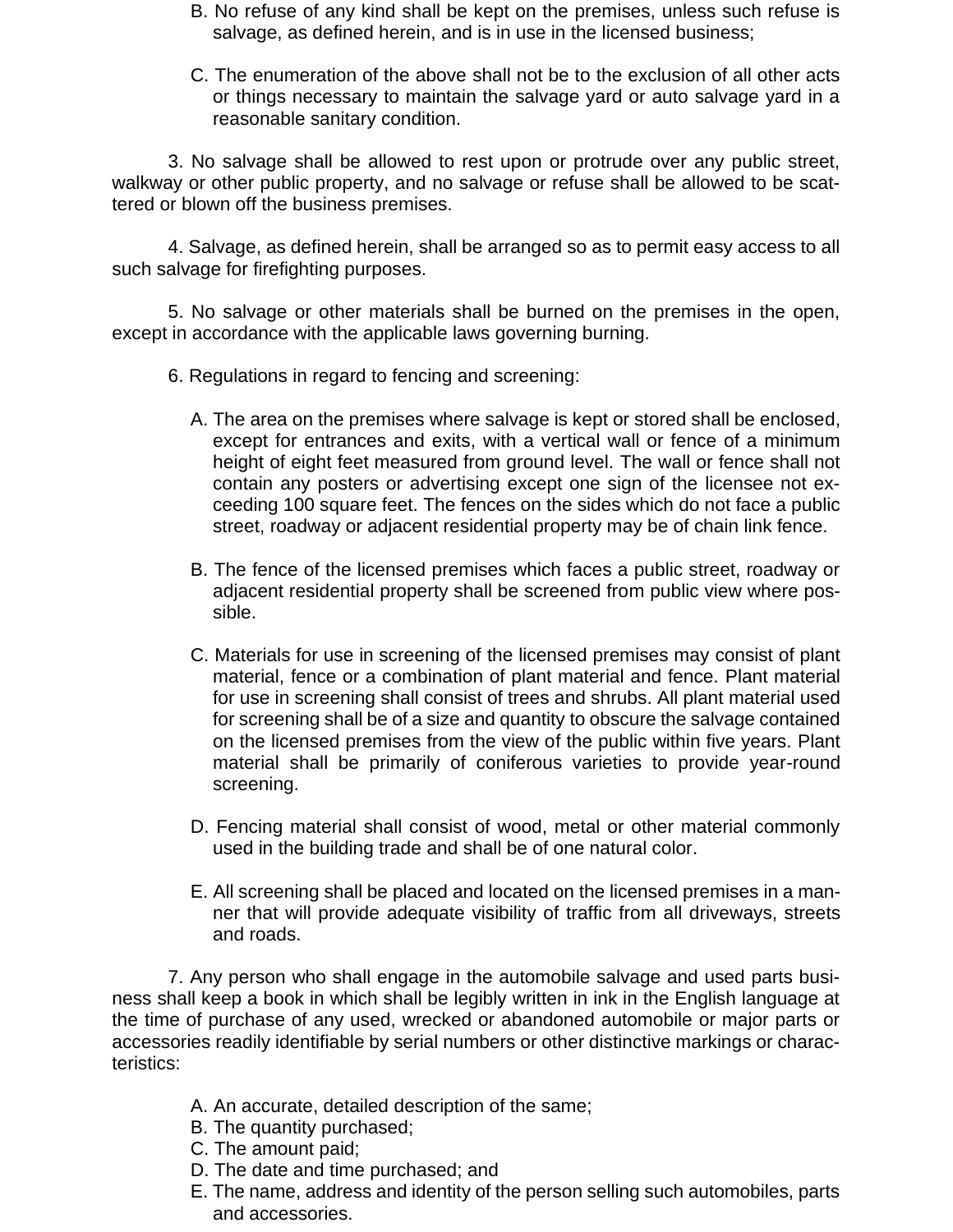Such record need not be kept, however, if a certificate of title or other legal instrument evidencing title in the seller is obtained at the time such purchase is made. The record book required by this section, as well as any used, wrecked or abandoned automobiles, parts or accessories, shall be open to the inspection of the inspector or his/her designated agent at all reasonable times.

8. The licensee shall, at reasonable times, remove from the premises all salvage not usable or saleable and shall also store all flammable material so as to reduce the fire hazard as much as possible and in conformity with the lawful orders of the fire inspector made from time to time.

### **SECTION 4-509: NUISANCE**

All salvage yards or scrap processing operations as defined herein within the corporate limits of the City or within its extraterritorial jurisdiction who operate without the license required herein are declared to be a nuisance, and it shall be unlawful for any person to operate or permit the same to remain at any place within the corporate limits of the City or its extraterritorial jurisdiction. The City may apply to the District Court of Douglas County, Nebraska, for an injunction to abate such nuisance and for such other relief as may be necessary, if proper.

### **SECTION 4-510: PENALTIES**

Whenever a nuisance exists, the City may proceed by a suit in equity to enjoin and abate the same in the manner provided by law. Whenever, in any action, it is established that a nuisance exists, the Court may, along with the fine or penalty imposed, enter an order of abatement as part of the judgment in the case. Any person who shall violate or refuse to comply with the enforcement of any of the provisions of this article, set forth at full length herein or incorporated by reference, shall be deemed guilty of a misdemeanor and upon conviction thereof shall be fined not more than \$500.00 dollars for each such offense. A new violation shall be deemed to have been committed every 24 hours of such failure to comply. In addition to the penalty contained herein, the City may seek relief through abatement proceedings.

### **SECTION 4-511: ANNUAL INSPECTION**

The inspector or his/her authorized agent shall cause all businesses licensed under this article to be inspected at least once a year to determine whether such businesses are being operated in a lawful manner and in accordance with this article and all other applicable provisions of law.

### **SECTION 4-512: REVOCATION AND SUSPENSION**

The inspector or his/her authorized agent may recommend to the City Council that the license may be revoked, denied, or suspended, as he/she determines after due and diligent investigation that:

1. The licensee has failed to comply with this article or any provision of law applicable to the premises, equipment, or operation of the licensed business; or

2. The licensee has obtained his/her license through fraud or misstatement; or

3. The licensed business is being conducted in a manner detrimental to the health, safety, or general welfare of the public, or is a nuisance, or is being operated in any unlawful manner; or

4. The licensed business is no longer being operated by the licensee.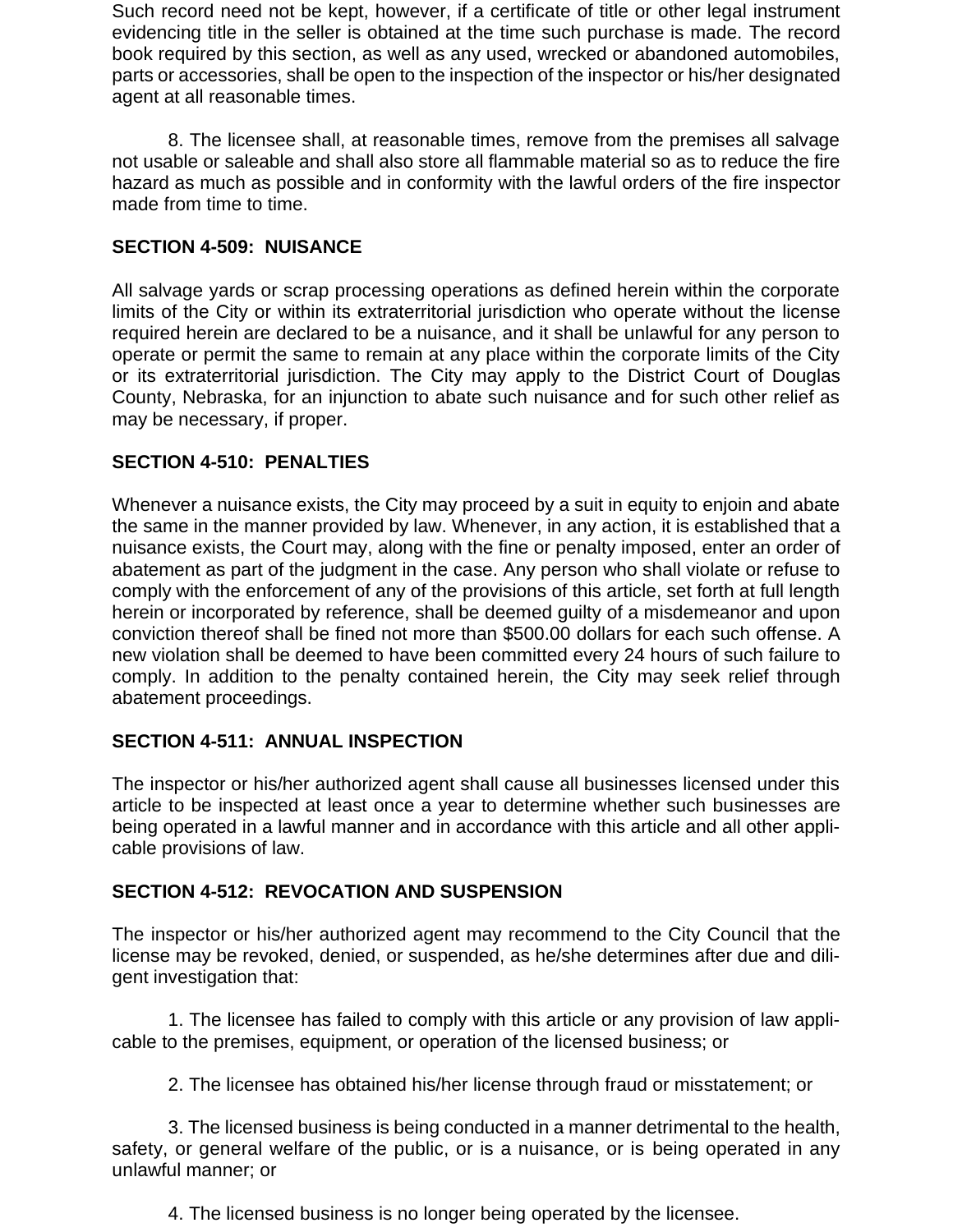#### **SECTION 4-513: HEARING ON GRANTING, DENIAL, RENEWAL OR REVOCATION OF LICENSE**

Any person aggrieved by an order of the inspector granting, denying, renewing or revoking a license for a proposed or existing business subject to the provisions of this article may file a written request for a hearing before the City Council within ten days after issuance of such order. The city clerk shall give notice of public hearing upon this request to be held in not less than 30 days after service of the notice on the person requesting the hearing. The city clerk may also give notice of the hearing to other persons directly interested in the order in question. At such hearing, the City Council shall determine whether the granting, denial, renewal or revocation of the license was in accordance with the provisions of this article and shall issue written findings of fact, conclusions of law, and an order to carry out its findings and conclusions. These findings of fact, conclusions of law, and order shall be filed with the city clerk and served by the City Council upon all parties appearing or represented at said hearing.

### **SECTION 4-514: EXCLUSIONS AND EXEMPTIONS; FENCES FOR EXEMPTED** **PROPERTY**

1. The provisions of this article shall not apply to used cars, trucks and machines in operating condition which may be displayed in a neat and orderly manner on premises for which a permit has been granted on any lot, portion of a lot, or tract of land or any building or other premises used only to temporarily store and protect automobiles, trucks, semi-trailers or other vehicles towed from the scene of a traffic violation, accident or breakdown at the direction of a law enforcement officer or other owner or operator of the vehicle, until the vehicle is reclaimed or disposed of by the owner.

2. In any event, lots, portions of lots, tracts of land, or other premises otherwise exempt from the provision of this article shall be fenced with a fence not less than eight feet in height from ground level with a solid fence or a chain link fence with inserted slats so as to screen the same from public view. Such fencing materials may consist of wood, metal or other material commonly used in the building trade and, if within the corporate limits of the City or its extraterritorial jurisdiction, shall comply with the municipal code for fences.

### **SECTION 4-515: ZONING ORDINANCES**

Nothing in this article shall be deemed or construed to repeal, abrogate or modify any zoning law or any provision thereof in effect in the City or within its extraterritorial jurisdiction.

### **ARTICLE VI – RAILROADS**

# **SECTION 4-601: OBSTRUCTIONS**

No railroad or railroad company, railroad engineer, train conductor or other person shall cause or allow any locomotive, engine, car or cars or train of cars to stop in or remain upon the crossing of Spruce Street within the City for a longer period than five minutes, or upon any other street or railroad crossing within said city for a longer period than 12 minutes any one time; provided, however, that in case a collision should take place on any or either of the crossings aforesaid, a reasonable time shall be allowed to remove any obstruction that may be caused thereby. It shall be the duty of each and every railroad or railway company upon whose railroad line such obstruction may occur, their agents and employees and persons in charge of such train, on or before the expiration of said five minutes on Spruce Street and 12 minutes on any other street, when from any cause the entire train cannot be propelled or moved from any street obstructed as aforesaid, to cause such cars as are or may be on or near such street crossing to be uncoupled and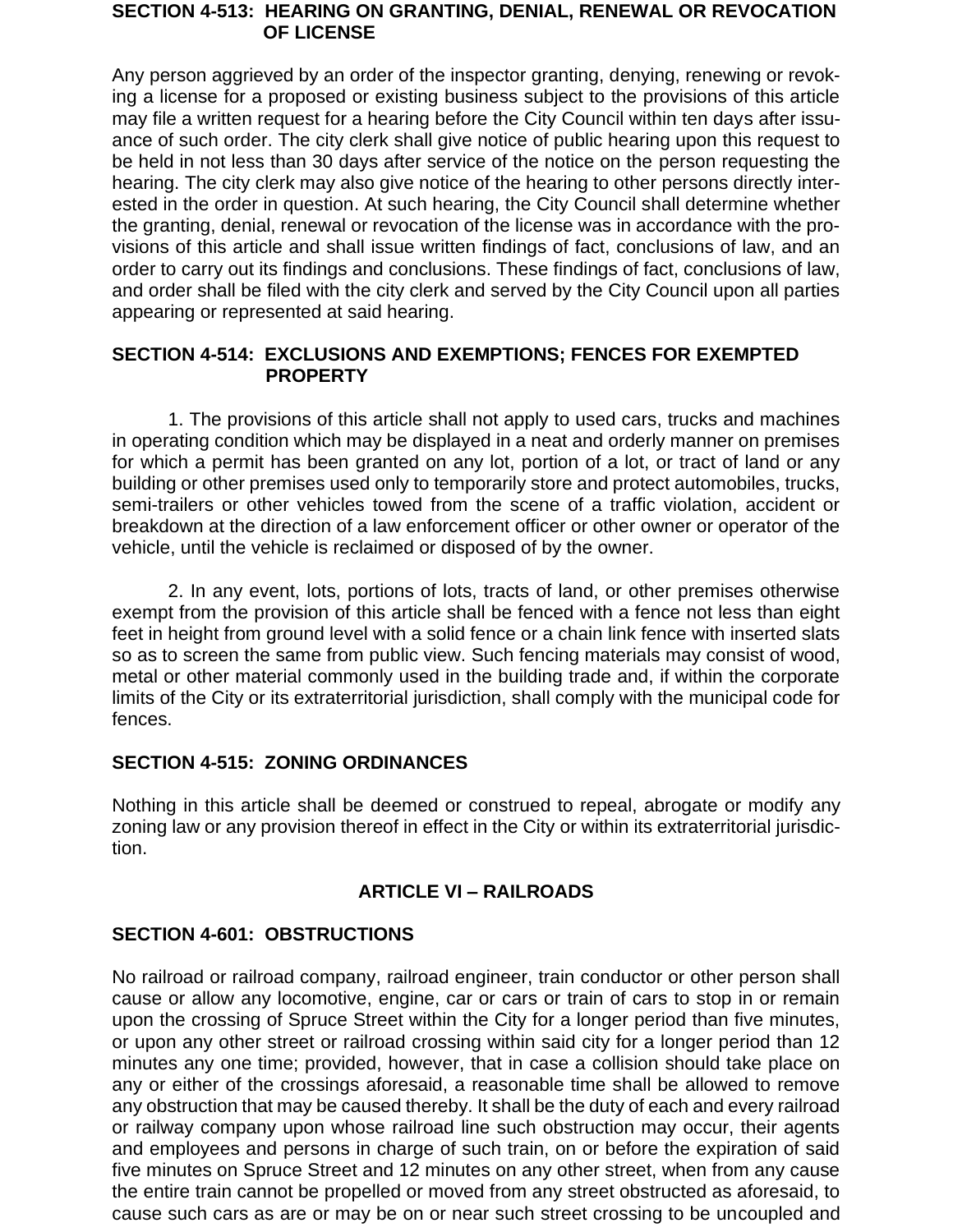one division of the train as thus made, removed from the aforesaid street and railroad or railway crossing in such manner as to leave such crossing entirely unobstructed. Said train, when again coupled, shall be removed forthwith from such crossing.

### **SECTION 4-602: OBSTRUCTING VIEW AT CROSSINGS PROHIBITED**

It shall be unlawful for any railroad company to obstruct or obscure the traveling public's view by storing or parking any railroad car on a railroad track within 500 feet of the crossing of any such railroad track and a public road within the corporate limits of the City; provided, however, in no instance shall any person who is authorized to control the movement of such railroad car or cars within such distance be prevented from reasonably conducting his/her business. (Ref. Neb. Rev. Stat. §74-1323)

### **SECTION 4-603: LIABILITY**

Any engineer, conductor, fireman or brakeman who shall allow or cause any locomotive engine, car or cars or train of cars to stop or remain upon any street or railroad crossings as prohibited by this article shall, on conviction thereof, be fined for each and every such offense in any sum not less than \$10.00 nor more than \$100.00.

# **ARTICLE VII – SELF-SERVE MOTOR FUEL DISPENSING**

### **SECTION 4-701: DEFINITION**

"Self-service motor fuel dispensing" stations as used in this article are defined as that portion of property where flammable and combustible liquids used as motor fuels are stored and subsequently dispensed from fixed equipment into the fuel tanks of motor vehicles by persons other than a service station attendant, and shall include any facility available for the sale of other retail products.

### **SECTION 4-702: N.F.P.A. STANDARDS ADOPTED**

The operation of all self-service motor vehicle fuel dispensing stations, including all use, sales, storage, transportation and installation of flammable and combustible gases, shall be in conformity with (1) the provisions of standards of the National Fire Protection Association for the storage and handling of flammable gases, known as Pamphlet No. 30, dated 1981, which are hereby included and made part of this section by this reference, having the same force and effect as if physically set out herein, and (2) the statutes of the State of Nebraska. Self-service motor fuel dispensing stations shall be permitted provided that they comply with all provisions hereinafter set forth.

### **SECTION 4-703: APPROVED SELF-SERVICE DISPENSERS**

Only those special dispensing devices and remote controlled types, or equivalent, approved by Underwriters Laboratories shall be permitted at self-service stations.

### **SECTION 4-704: APPROVED SELF-SERVICE NOZZLES**

Hose nozzle valves used at self-service stations shall be automatic-closing type with a latch-open device, or equivalent, approved by Underwriters Laboratories.

### **SECTION 4-705: ATTENDANT REQUIRED; RESPONSIBILITIES**

All self-service stations shall have at least one qualified attendant on duty while the station is open to the public. During all times when gasoline, gasohol or diesel fuel is being dispensed, the attendant's primary function shall be to supervise, observe and control the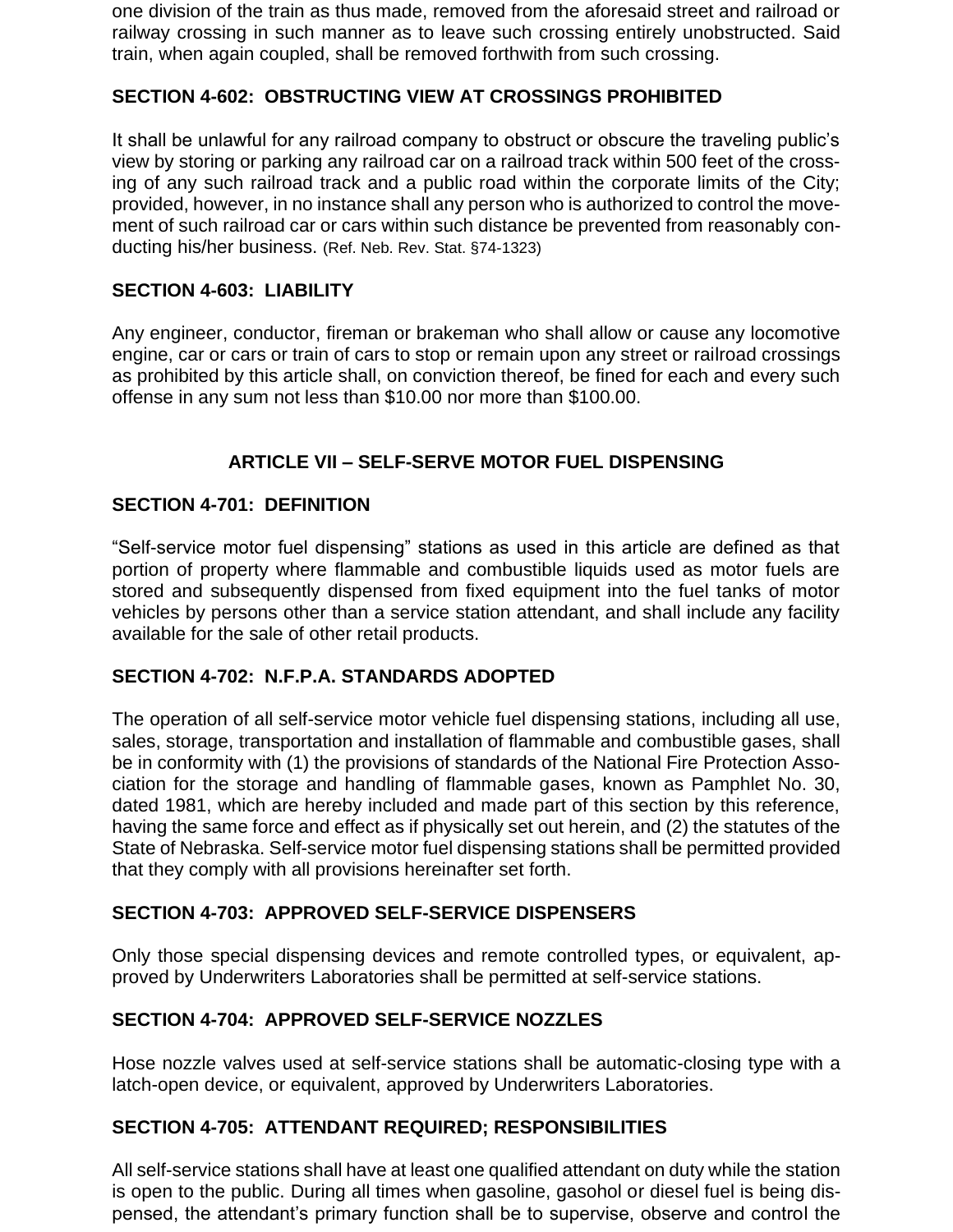dispensing of said fuels. It shall be the responsibility of the attendant to prevent the dispensing of gasoline, gasohol or diesel fuel into portable containers unless the container (1) is constructed of metal or is approved by the office of the Nebraska State Fire Marshal, (2) has a tight closure with screwed or spring cover, and (3) is fitted with a spout or so designed that the contents can be poured without spilling. It shall also be the responsibility of the attendant to control sources of ignition such as, but not limited to, requiring that the motors of all equipment being fueled be shut off during the fueling operation, and to immediately handle accidental spills and fire extinguishers if needed.

# **SECTION 4-706: ATTENDANT; SUPERVISION AND CONTROL**

At self-service stations where a remote controlled dispensing device is being used, the attendant shall be required to remain within arm's length distance of the remote control console and shall have visual contact with fuel dispensers at all times while gasoline, gasohol or diesel fuels are being dispensed.

# **SECTION 4-707: EMERGENCY CONTROLS**

1. A main power shut-off or switches shall be installed at a location not more than 15 feet from the attendant's principal control location and not more than 100 feet from the dispensers, and shall be accessible at all times.

2. A fixed fire extinguisher system which complies with the provisions of the N.F.P.A. Pamphlet No. 17 and is suitable for the extinguishment of flammable liquid fire shall be installed at each self-service station. Said system shall (A) utilize any dry chemical or its equivalent approved by the state fire marshal, (B) be capable of covering the entire area where gasoline, gasohol or diesel fuels are being dispensed, and (C) be capable of being activated by the attendant.

3. Each service station shall be provided with at least one portable fire extinguisher having a minimum classification of 5 to 8 BC, located so that an extinguisher will be within 75 feet of each dispenser.

4. A functional method of communicating with the Fire Department shall be located not more than 15 feet from the attendant's principal control station.

# **SECTION 4-708: OPERATION INSTRUCTIONS; POSTING**

The instructions for the operation of each dispenser shall be conspicuously posted on either the dispenser or the dispenser island. Conspicuous and legible weather-resistant signs prohibiting smoking shall be posted on either the dispenser or the dispenser island and shall be visible from both sides of the dispenser island.

# **SECTION 4-709: VISIBLE DISPENSING REQUIRED**

The dispensing operation shall at all times be in clear view of the attendant, and the placing or allowing of any foreign obstacle to come between the dispensing operation and the attendant so as to obstruct the attendant's view is prohibited.

### **SECTION 4-710: WARNING SIGN**

On each and every dispenser island shall be conspicuously posted the following words of warning:

> WARNING – IT IS UNLAWFUL TO DISPENSE GASOLINE INTO ANY PORTABLE CONTAINER UNLESS THE CONTAINER IS APPROVED BY THE NEBRASKA STATE FIRE MARSHAL.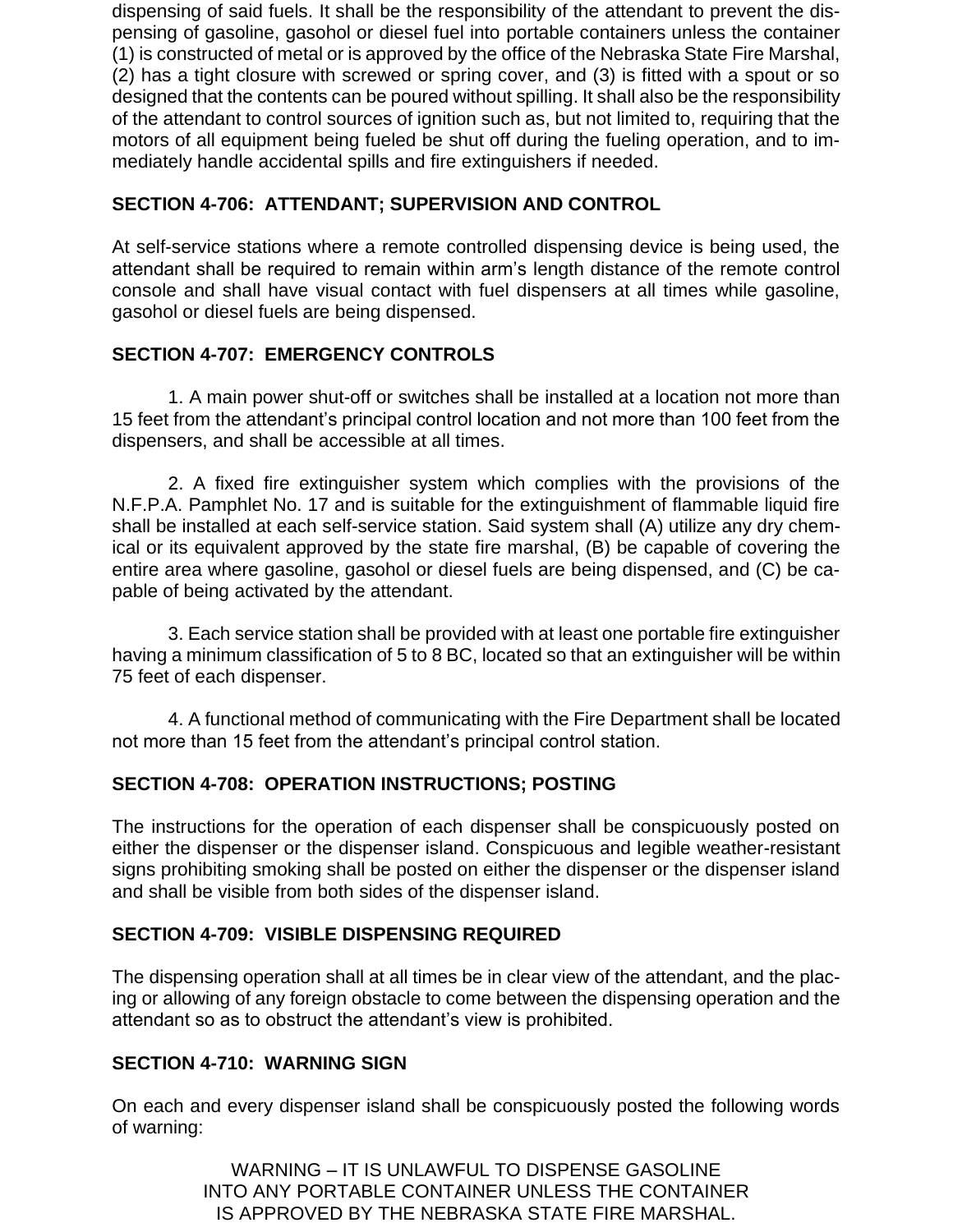### **ARTICLE VIII – FACTORY-BUILT HOUSING**

### **SECTION 4-801: PURPOSE**

The purpose of this article is to control the quality of factory-built housing installed within the corporate limits and within the jurisdictional area outside the corporate limits of the City by adopting minimum standards for quality and use of construction materials, quality and methods of fabrication and by establishing standards for inspection.

#### **SECTION 4-802: SCOPE**

This article shall apply to any factory-built housing, as defined herein, installed within the corporate limits and within the jurisdictional area of the City. Except as specifically provided herein, quality and use of construction materials and quality and methods of fabrication shall be in conformity with the provisions of this code as if the house were being conventionally built on site.

### **SECTION 4-803: DEFINITIONS**

"Dwelling unit" shall mean one or more rooms arranged for the use of one or more individuals living together as a single housekeeping unit with cooking, living, sanitary and sleeping facilities.

"Factory-built housing" shall mean one family dwelling unit not to exceed one story in height, which is either wholly or partially fabricated at an off-site location to be wholly or partially assembled on site, but not to include mobile homes.

"Fabrication" shall mean to construct, build or assemble standardized parts by putting together floors, side walls, interior partitions, ceilings, roofs, or any parts or portions thereof as assembled units (including all parts and portions of electrical, plumbing, heating and air conditioning systems and mechanical equipment included therein), before incorporating them into one completed structure as a factory-built house.

"Fabricator" shall mean an individual, firm or corporation fabricating factory-built houses.

"Family" shall mean an individual or two or more persons related by blood, marriage or law; or a group of persons who need not be related, living together in a dwelling unit.

"Installation" shall mean the assembly of a factory-built house on site and the process of affixing the structure to land, a foundation or footings.

"Site" shall mean the entire tract, subdivision or parcel of land on which a factory-built house is installed.

### **SECTION 4-804: MATERIALS AND METHODS OF CONSTRUCTION**

The city building inspector shall have the authority to approve materials, methods of construction and arrangement of materials for use under this article. Before any such material, or any such method of construction, or any such arrangement of materials shall be approved, reasonable tests as required by the said building inspector shall have been made and found by him/her to be safe and in conformity with the provisions of this code. Such tests shall be made in accordance with current standards of the American Society for Testing and Materials. All expenses for such tests shall be made by the applicant, and security for payment of the cost thereof may be required.

### **SECTION 4-805: TESTS OF ASSEMBLIES**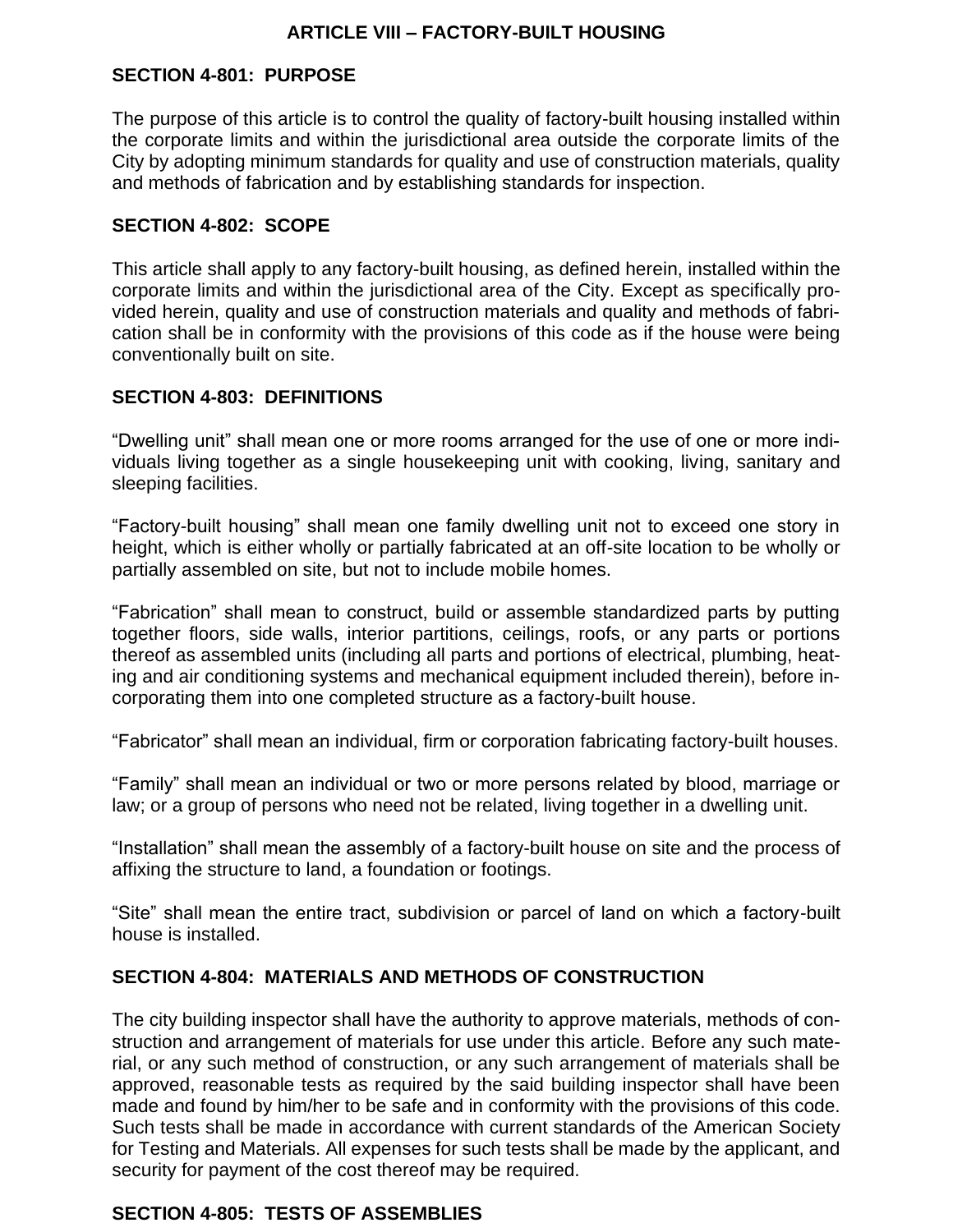1. *Durability Tests*. The building inspector may require reasonable special tests to be made on assemblies to determine their durability and weather resistance.

2. *Insulation*. Factory-built houses shall be so insulated that the coefficient of heat transmission (U) shall not exceed 0.25 BTU per hour per square foot of surface area per degree of Fahrenheit difference in temperature between the air on the two sides for ceilings, sidewalks and floors, except that where there is a heated basement, no special provision for insulation of floor between this space and the first or ground story shall be required.

### **SECTION 4-806: CONNECTIONS**

1. *Design*. Bolts or other devices designed to connect fabricated assemblies to be used in factory-built houses shall be capable of developing the strength of members connected and to resist wind loads as specified in the National Building Code, as amended, recommended by the American Insurance Association.

2. *Roof Connections*. Connections consisting of bolts or other devices between roofs and the supporting walls shall be capable of withstanding an uplift equal to not less than ten pounds per square foot of horizontally projected roof area, in addition to withstanding the other stresses specified in the National Building Code, as amended, recommended by the American Insurance Association.

3. *Weatherproofing*. Individual units or sections of fabricated assemblies, either floor, wall, ceiling or roof, shall be so connected that joints shall be weather- and windproof. Said joints shall be properly caulked in an approved manner and covered on the weather side with approved battens or other approved weather covering.

### **SECTION 4-807: ALLOWANCES FOR NON-INCORPORATED PIPES, CONDUITS AND ELECTRICAL WIRING**

1. *Structural Design*. In the structural design of an assembly, due allowance shall be made for any material to be removed for the installation of pipes, conduits, electrical wiring or other equipment at a place other than the factory or which has been installed but not inspected at the factory.

2. *Tests*. Panels which are required to be tested shall be tested after all chases and cavities for such equipment have been cut.

3. *Additional Cutting*. No additional material shall be removed from any fabricated assembly during construction, other than as provided in this section, unless specifically approved by the building inspector.

# **SECTION 4-808: PERMITS, FEES AND APPROVAL OF PLANS**

It shall be unlawful for any fabricator to begin fabricating a factory-built house for use within the corporate limits or jurisdictional area of the City until (1) such fabricator, person, firm or corporation shall have filed plans and specifications, including details for electrical, plumbing, heating, air conditioning and distributions systems, together with an application and fees for a permit thereunder in the same manner and amount as any owner, his/her agent or a contractor building the same house on site and (2) the said permit and copy of said plans and specifications bearing said permit number and stamped "approved" by the building inspector shall have been received by the fabricator.

### **SECTION 4-809: CERTIFICATE OF INSPECTION**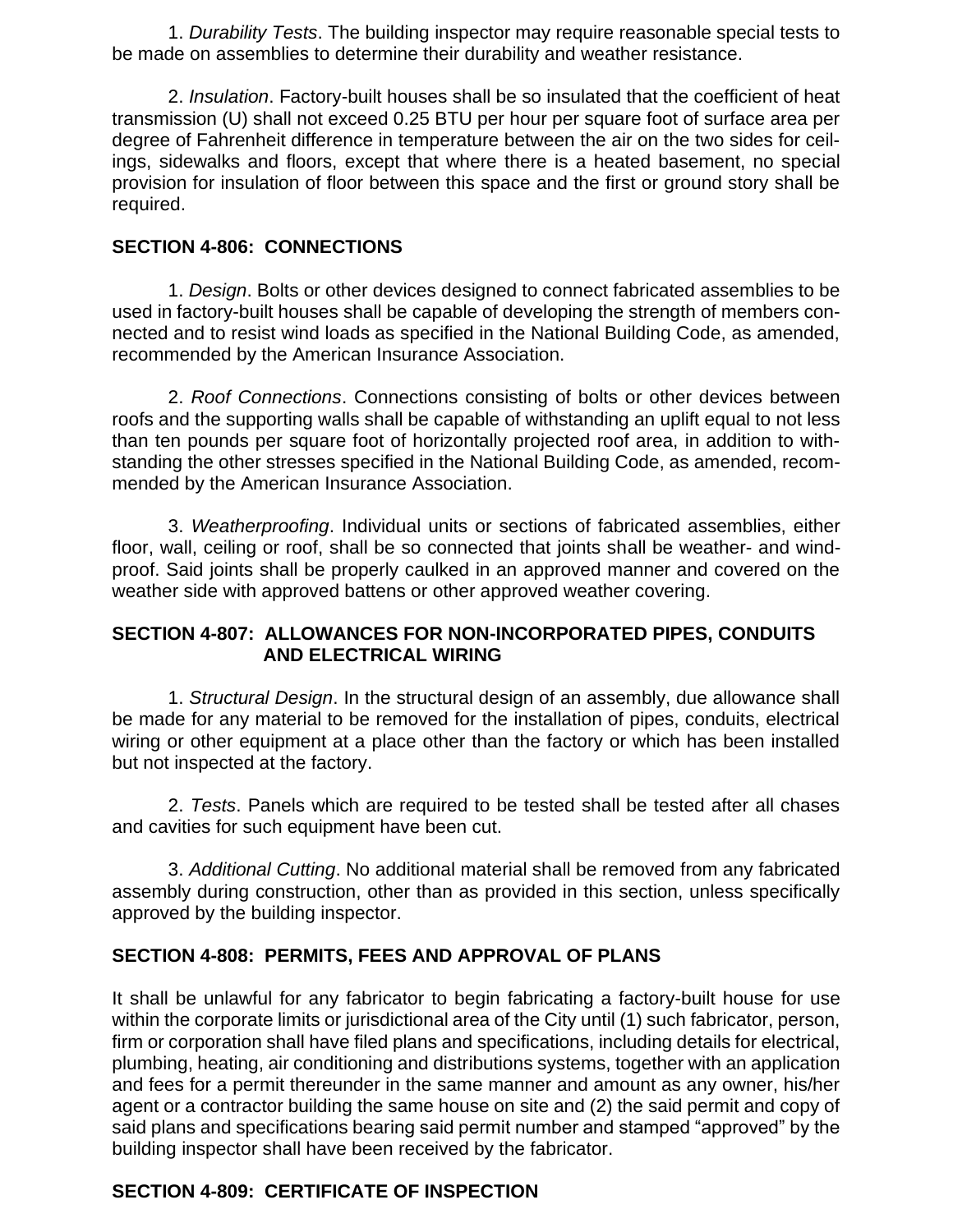1. *Materials*. Materials and the assembly thereof as a factory-built house shall be inspected to determine compliance with this article. Every material or fabricated assembly shall be labeled with stickers, affixed by the building inspector or an approved certifying agency, bearing the permit number under which it was fabricated, certifying compliance with the approved plans and specifications and the provisions of this code.

2. *Shop Inspections*. During the process of fabrication, all assembling of materials which are inaccessible for inspection in each fabricated panel or unit after completion shall be inspected for compliance with this article before being covered, by checking to make sure it complies with the approved copy of the plans and specifications.

3. *Certificate*. A Certificate of Compliance shall be furnished with every factorybuilt house. Such certificate shall certify that it has been inspected and approved and complies with (A) the copy of the plans, specifications or description of work, and (B) the provisions of this code.

4. *Certifying Agency*. To be acceptable, every Certificate of Compliance shall be made by the building inspector under the provisions of this code when the place of fabrication is within the corporate limits or jurisdictional area of the City. In the event the place of fabrication is outside the corporate limits or jurisdictional area of the City, the Certificate of Compliance may be made by the above authority or by an agency approved by the City Council. All compensation of such inspection and certifying services conducted outside the corporate limits or jurisdictional limits shall be paid by the person, firm or corporation manufacturing said factory-built house. Failure on the part of any approved certifying agency to make the required inspections, or the making by any approved certifying agency of false or improper certificates, or false or improper labeling of fabricated assemblies, shall be cause for cancellation of approval of such agency by the City Council and shall, in addition, render such agency subject to forfeiture of its penalty bond or liable to prosecution for failure of compliance with this article. All approved certifying agencies shall maintain a penalty bond in the sum of \$10,000.00, payable to the City.

5. *Continuous Inspection*. If continuous inspection is required for certain materials where construction takes place on the site, it shall also be required where the same materials are used in factory-built housing. In such event the fabricator of such factory-built house shall pay to the city clerk the cost of such inspections made by the building inspector. Such continuous inspections will not be required during fabrication if the approved certifying agency provides such continuous inspection and certifies compliance with the approved plans and specifications.

6. *Intermittent Inspection*. The fabricator shall permit the right of entry and be required to pay for seven trips per year by the city building inspector to allow him/her to make unscheduled plant inspections of the work in progress relating to any factory-built house to be installed within the corporate limits or jurisdictional area of the City.

### **SECTION 4-810: FIELD ERECTION**

Placement of a factory-built house on the building site shall be inspected by the city building inspector to determine compliance with this article and said inspector shall require that anything not in compliance with the requirements of this code be immediately removed from the premises.

# **SECTION 4-811: APPEAL PROCEDURE**

Any person, firm or corporation feeling aggrieved by any order or decision of the building inspector concerning the construction of a building under the provisions of this code and controlled by this article may appeal to the Board of Adjustment.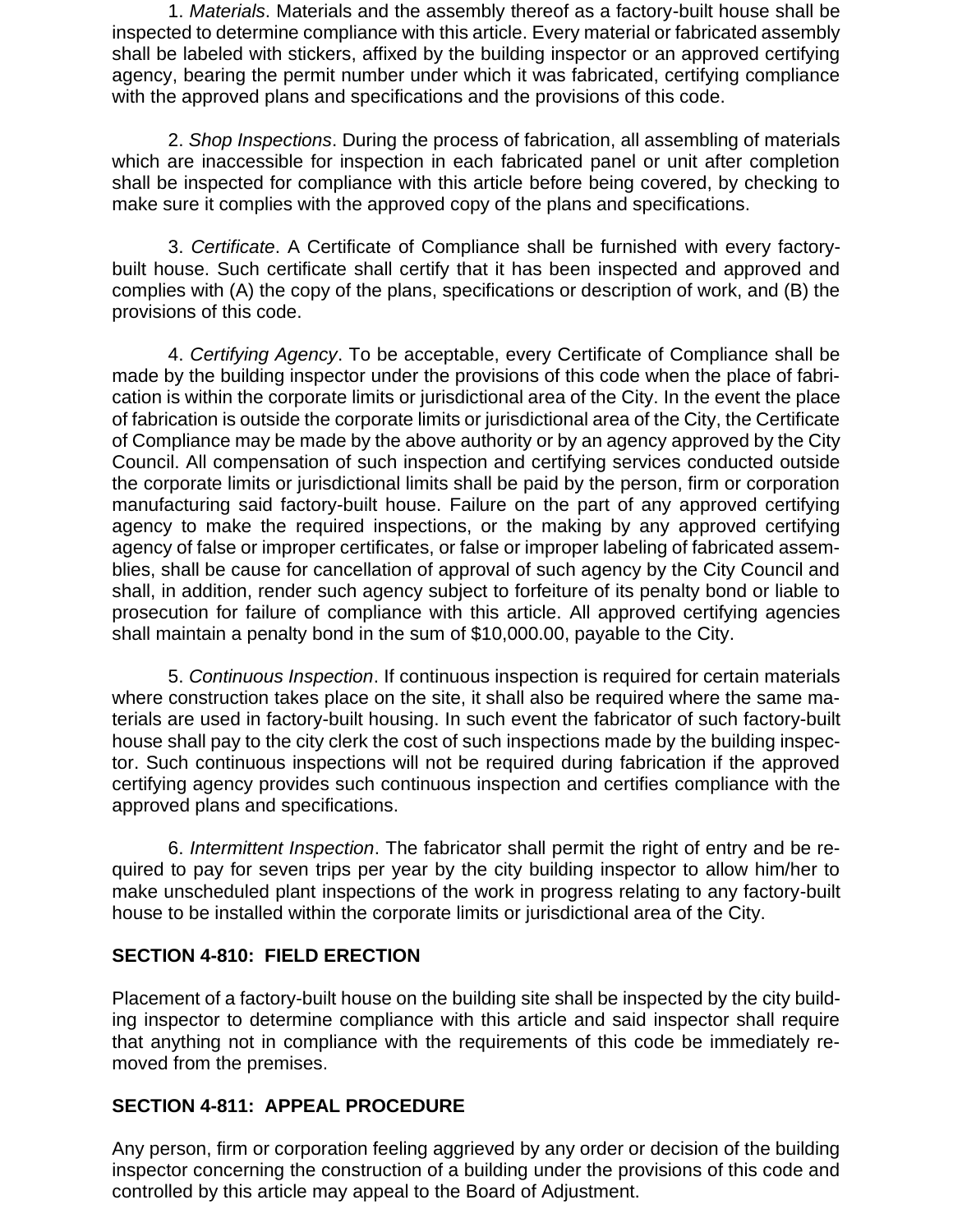# **ARTICLE IX – GAMES OF CHANCE AND/OR LOTTERIES**

### **SECTION 4-901: DEFINITIONS**

For the purposes of this article the following definitions shall apply:

1. The phrase "games of chance and/or lotteries" shall mean those forms of gambling authorized by the State of Nebraska pursuant to Article III, Section 24 of the Nebraska Constitution.

2. The phrase "gambling device" shall mean any and all machines or devices used by a person engaged in the occupation of conducting games of chance and/or lotteries.

3. The phrase "persons engaged in the occupation of conducting games of chance and/or lotteries" shall mean (A) any person who operates, owns or is the lessee of a place of business where any games of chance and/or lottery activities are conducted, whether or not any other type of business is conducted on the premises; or (B) any person who either directly controls or manages the games of chance and/or lotteries or owns any machine or device used to engage in the occupation of games of chance and/or lotteries but does not sell, lease or deliver possession or custody of such a device to other persons.

4. The word "distributor" shall mean any person who engages in the business of selling, leasing or delivering possession or custody of gambling devices for consideration to a person engaged in the occupation of conducting games of chance and/or lotteries.

### **SECTION 4-902: OCCUPATION TAX**

An occupation tax is hereby imposed on each person engaged in the occupation of conducting games of chance and/or lottery activities within the City, and every such person shall pay the tax in the amount and manner specified in Section 4-101.

### **SECTION 4-903: PROHIBITION; LICENSE REQUIRED**

It shall be unlawful for any person to engage in the occupation of conducting games of chance or lottery activities without first obtaining a license to do so.

### **SECTION 4-904: LICENSE APPLICATION**

Every person desiring a license required by the provisions of this article shall make application to the city clerk. Accompanying each application shall be:

1. A sworn statement by each designated supervising member that such member will be responsible for compliance with rules and regulations for each occasion of games of chance and/or lotteries which he/she supervises.

2. A sworn statement by the member designated as responsible for the proper utilization of gross receipts that no commission, fee, rent, seller profits, compensation, reward or recompense will be paid to any person or organization not sanctioned by the laws of the State and the City; and that all profits will be spent for a lawful purpose.

### **SECTION 4-905: LICENSE FEE**

The license fee for engaging in the occupation of conducting games of chance and/or lotteries within the City shall be \$10.00 for each location wherein such activities are conducted.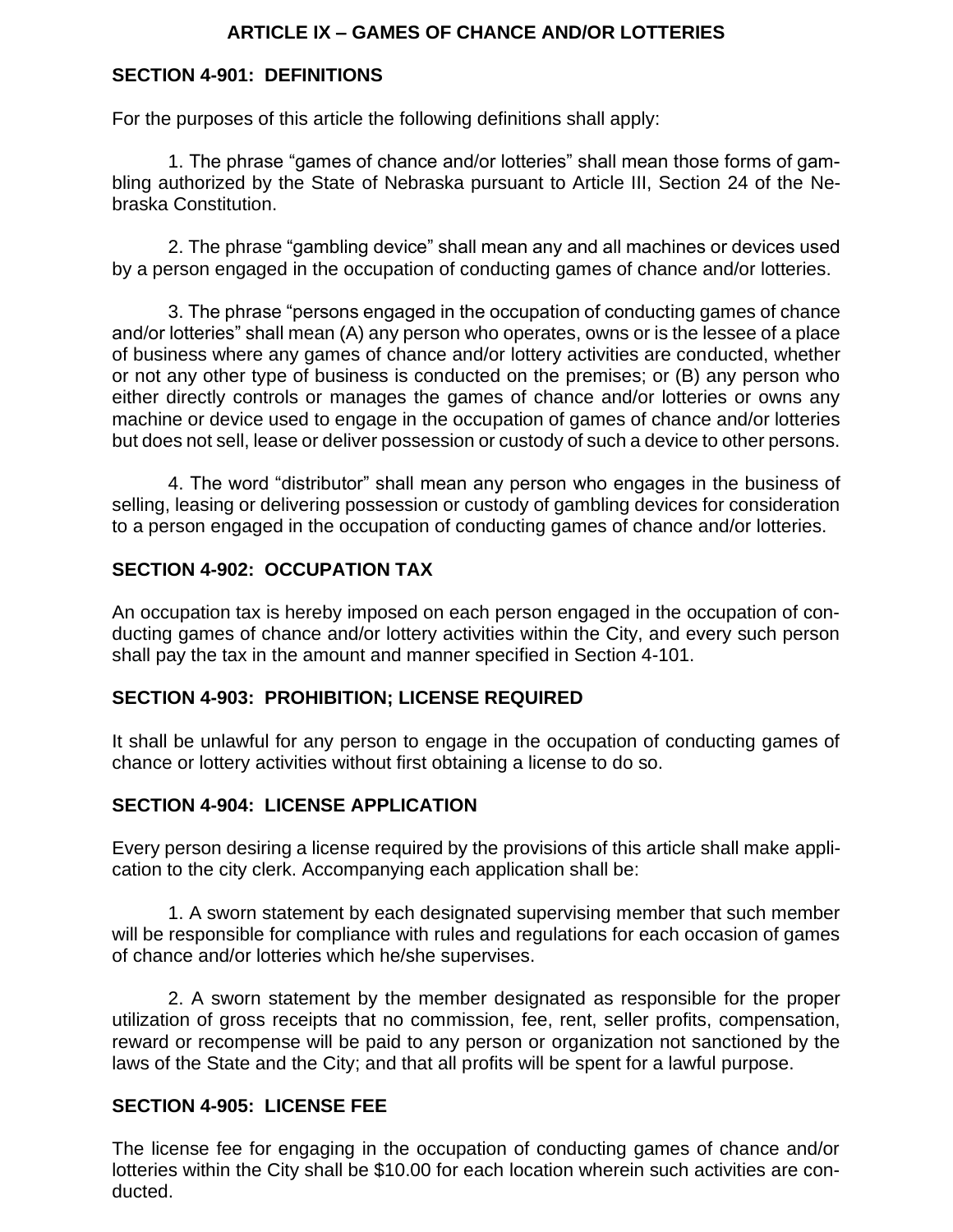#### **SECTION 4-906: DISPLAY OF LICENSE**

Every license issued under the provisions of this division shall be conspicuously displayed at the place where the game of chance and/or lottery activity is conducted at all times during the conduct thereof.

### **SECTION 4-907: EXEMPTION**

Nonprofit organizations that desire to participate in games of chance and/or lotteries that are in compliance with the Small Lotteries and Raffles Act of the State of Nebraska are exempt from the provisions of this article.

### **SECTION 4-908: LOTTERY SALES OUTLET LOCATIONS**

1. The lottery operator whom the City Council contracts to conduct its lottery shall not operate the lottery at a sales outlet location other than the location of the lottery operator without prior council approval of such sales outlet location. The Council shall approve or disapprove each sales outlet location and any individual, sole proprietorship, partnership or corporation which desires to conduct the lottery at its sales outlet location solely on the basis of the qualification standards prescribed in subsection (2).

2. Any individual, sole proprietorship, partnership or corporation which seeks to have its location approved as an authorized sales outlet location shall:

- A. Not have been convicted of, forfeited bond upon a charge of, or pleaded guilty to forgery, larceny, extortion, conspiracy to defraud, willful failure to make required payments or reports to a governmental agency at any level; filing false reports with any such agency; or any similar offense or offenses or any crime, whether felony or misdemeanor, involving gambling activity or moral turpitude;
- B. Not have had a gaming license revoked or cancelled under the Nebraska Bingo Act, the Nebraska Pickle Card Lottery Act, the Nebraska Lottery and Raffle Act, or the Nebraska County and City Lottery Act; and
- C. Be fit, willing and able to properly provide the service proposed in conformance with all provisions and requirements of the Nebraska County and City Lottery Act and the rules and regulations adopted and promulgated pursuant to the Act.

3. If the entity seeking to have its location approved as an authorized sales outlet location is a partnership or corporation, the qualification standards shall apply to every partner of such partnership, every officer of such corporation and every stockholder owning more than 10% of the stock of such corporation.

4. The City Council shall notify the Department of Revenue of all approved lottery locations within 30 days of approval.

# **ARTICLE X – MOBILE FOOD VENDORS**

(Ord. No. 717, 11/13/18)

### **SECTION 4-1001: DEFINITIONS**

1. "Food" shall mean any raw, cooked, or processed edible substance, beverage, ingredient, ice, or water used or intended for use or for sale in whole or in part for human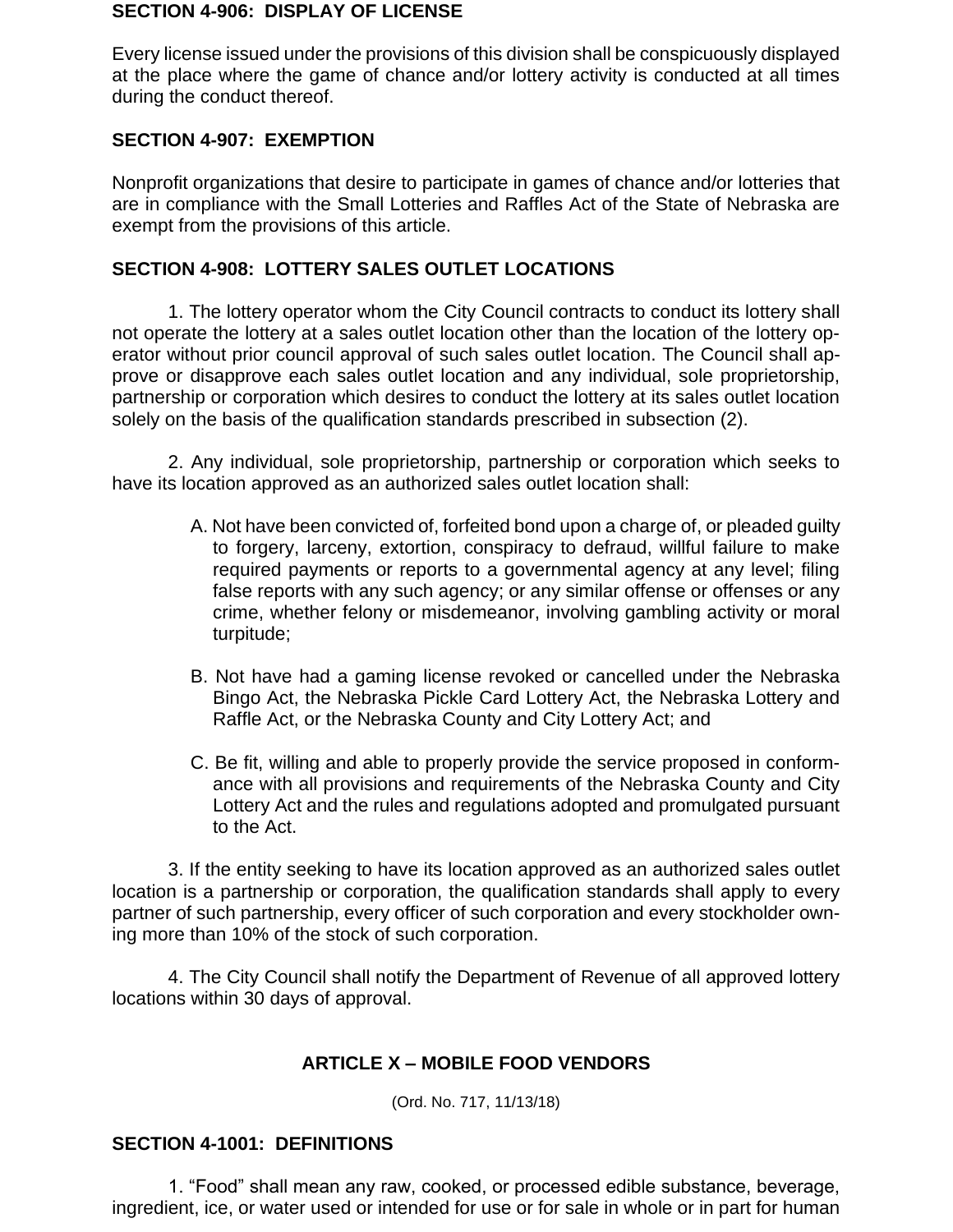consumption.

2. "Mobile food vendor" shall mean a person who by traveling from place to place upon the public ways sells or offer for sale food from public or private property to consumers for immediate delivery and consumption upon purchase. The following activities are excluded from such definition, and alone, do not subject a vendor to being covered by such definition: (A) the sale or offer for sale of farm products produced or raised by such a vendor from land occupied and cultivated by him/her; or (B) the sale or offer for sale of food by a caterer.

3. "Permanent food establishment" shall mean a fixed building which a person occupies on a continual basis and from which such person sells or offers to sell food for immediate delivery and consumption upon purchase. Such term shall not include a location where a mobile food vendor sells or offers to sell food.

# **SECTION 4-1002: LAWFUL OPERATION**

It shall be unlawful for any person to operate as a mobile food vendor within the City unless such person complies with the requirements and regulations of this Article, including holding a valid and active mobile food vendor license issued by the city clerk pursuant to this Article; except that a mobile food vendor may operate at Valley Days or other similar events sponsored by or approved by the City without obtaining a mobile food vendor license if such vendor has obtained written consent from the City to operate at such event. Any such mobile food vendor shall be subject to all regulations contained in this Article.

### **SECTION 4-1003: APPLICATION FOR LICENSE**

1. An applicant for a license shall file with the city clerk a signed application on a form to be furnished by the city clerk, which shall contain the following information:

- A. The applicant's business name, address, telephone number and email address, if any;
- B. If the applicant is a business entity of any kind, the names of all officers and managers of such entity;
- C. If food is to be sold from any motor vehicle, the vehicle license numbers and descriptions of such vehicle, the names of all persons authorized and expected to drive such vehicle, and a copy of a valid and currently existing policy of liability insurance for such motor vehicle;
- D. Documentation from the Douglas County Health Department showing its approval of the applicant's sale of food;
- E. A copy of the State of Nebraska sales tax permit or proof of an applicable sales tax exemption; and
- F. A copy of the applicant's policy or policies of commercial general liability insurance; and
- G. Such other documentation as the city clerk may require and as requested in the application.

2. Upon receipt of a completed application, the city clerk shall make or cause to be made any inquiry or investigation that may be necessary in order to determine whether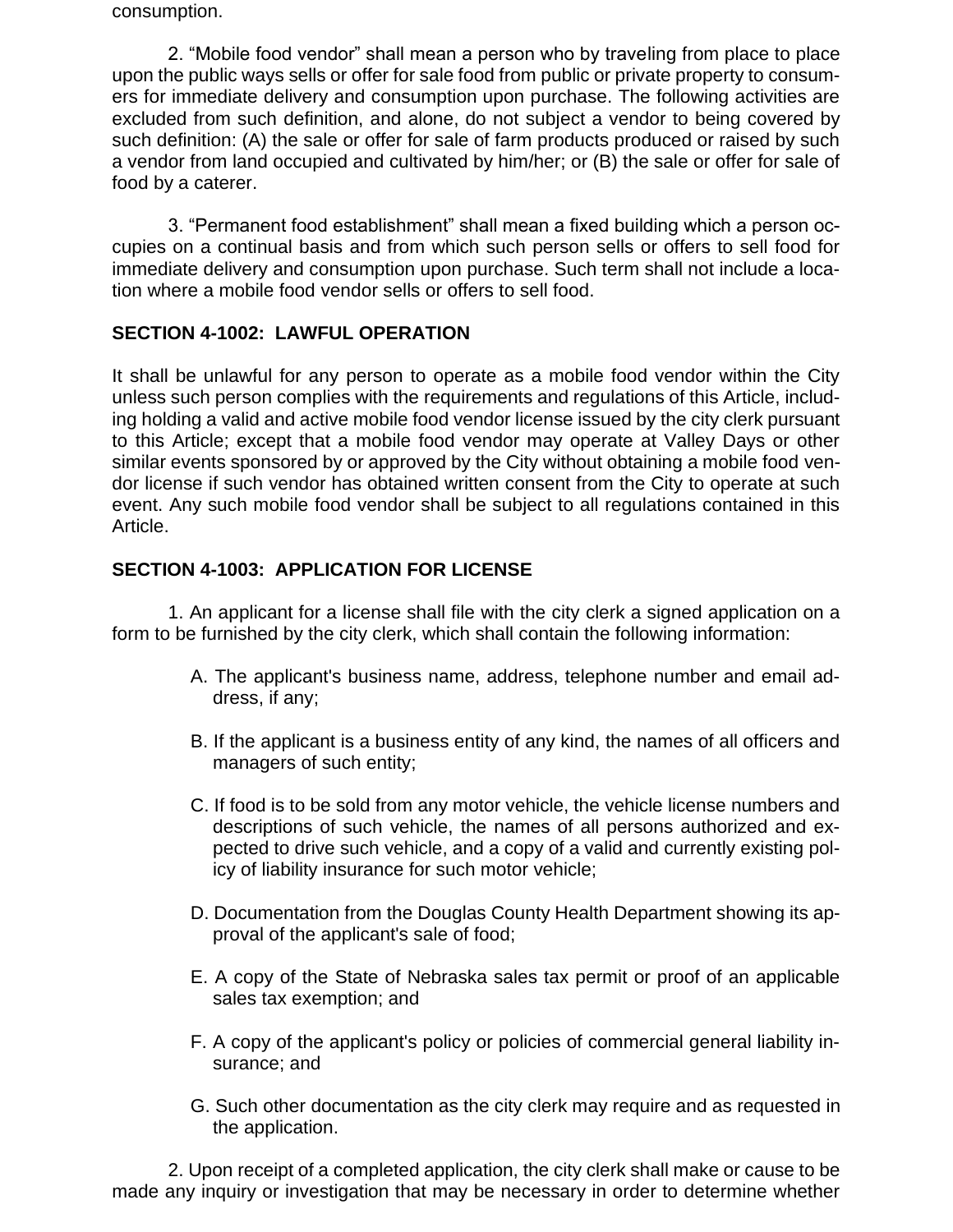the applicant is in compliance with all applicable laws. The city clerk may request and take into consideration the recommendations of other affected departments of the City.

3. After receipt of the completed application and a nonrefundable application fee in the amount of \$50.00, the city clerk shall either approve or deny the application.

### **SECTION 4-1004: REGULATIONS**

Mobile food vendors shall comply with the following regulations:

1. A mobile food vendor shall not operate from a location within 50 feet of the main entrance of a permanent food establishment during the hours that food is sold within such establishment, unless such permanent food establishment has provided written consent.

2. A mobile food vendor may operate from a motor vehicle at a location in a city right-of-way open to traffic or parking but only from a motor vehicle parked in a location where a motor vehicle is authorized to park by law, signage or city permit.

3. A mobile food vendor shall not operate from a location which would involve customers to be waited on or served while standing in a portion of a street being traversed by motor vehicle traffic.

4. A mobile food vendor who operates from a location on property other than city right-of-way shall first obtain and possess, and be able to exhibit upon request, each of the following:

A. Written consent of the owner of the property; and

B. Any required temporary use permit to be issued by the City.

5. A mobile food vendor shall not operate from city park property unless it possesses written consent of the City.

6. A mobile food vendor shall not operate from a school property unless it possesses written consent of the school district.

7. A mobile food vendor shall not operate from a location authorized for a street show, festival, parade, block party, or similar event, or within 200 feet of any boundary of such authorized area, unless the said vendor possesses the written consent of the event permittee to operate from that location.

8. A mobile food vendor shall possess and be able to exhibit its license, all required Douglas County Health Department permits, a State of Nebraska sales tax permit or proof of sales tax exemption, and any other written consents or documentation required under this Article, at all times during which the mobile food vendor is operating.

9. Any city official may order a mobile food vendor to move from or leave a specific location if the operation of the vendor at that location causes an obstruction to vehicular or pedestrian traffic or otherwise endangers the health, safety or welfare of the public. If such order is refused, a city official of the Public Works Department or the Police Department may authorize that the vehicle be towed.

10. An individual representative of the mobile food vendor must remain with the motor vehicle, trailer or auxiliary equipment at all times.

11. A mobile food vendor may operate seven days a week but only from 7:00 A.M. to 11:00 P.M. It shall be unlawful for a mobile food vendor to operate at any other times.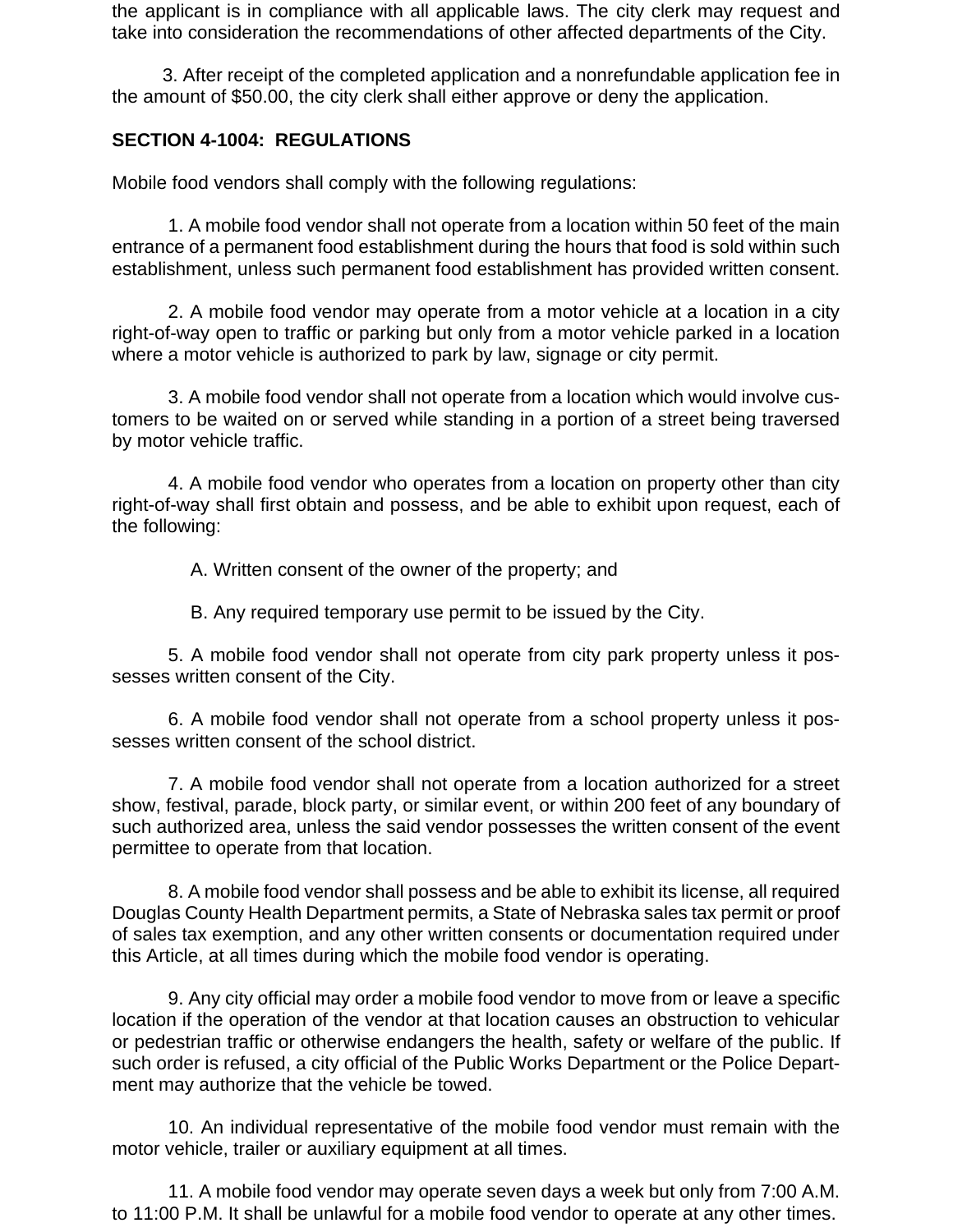12. A mobile food vendor shall maintain in operable condition all fire suppression equipment or devices as required by local, state or federal law.

13. It shall be unlawful for a mobile food vendor to sell or offer to sell alcohol in any form.

14. A mobile food vendor shall provide trash receptacles and shall properly dispose of all trash and litter within 20 feet of its location, but such trash shall not be disposed of in public trash containers on city right-of-way or city property.

15. A mobile food vendor shall comply with all city ordinances regarding noise.

### **SECTION 4-1005: LICENSE RENEWAL**

A license issued shall expire on December 31st of each year unless renewed for the following year. An applicant shall renew a license for the following year by filing with the city clerk a statement updating or confirming the information provided in the immediately preceding application. The statement shall be on a form to be furnished by the city clerk. At the time of filing of such statement, a renewal fee of \$50.00 shall be due to the City.

### **SECTION 4-1006: LICENSE REVOCATION OR SUSPENSION**

1. A license issued may be revoked or suspended by the city clerk for any of the following reasons:

- A. Any fraud, misrepresentation, or false statements contained in the application;
- B. Any fraud, misrepresentation, or false statements made in connection with the sale of food;
- C. Any violation of this Article or any applicable laws;
- D. Conduct of business in an unlawful manner or in such a manner as to constitute a breach of the peace or a menace to the health, safety, or general welfare of the public.

2. To revoke or suspend a license issued, the city clerk shall provide written notice to the license holder stating the revocation or suspension action taken, the grounds for such action, and the availability of an appeal. Such notice shall be served personally upon the license holder or sent by regular US mail to the license holder's address as stated in its application.

3. A license holder aggrieved by the decision of the city clerk under this section may file an appeal with the City Council.

4. A license holder whose license has been revoked under this section may not reapply for a new license for a period of six months after the effective date of the revocation.

# **ARTICLE XI – PENAL PROVISION**

# **SECTION 4-1101: VIOLATION; PENALTY**

Any person, firm, association or corporation violating any of the provisions of Chapter IV hereof for which no other penalty is imposed shall, upon conviction, be deemed guilty of a misdemeanor and be fined in a sum of not more than \$500.00 for each offense. Each